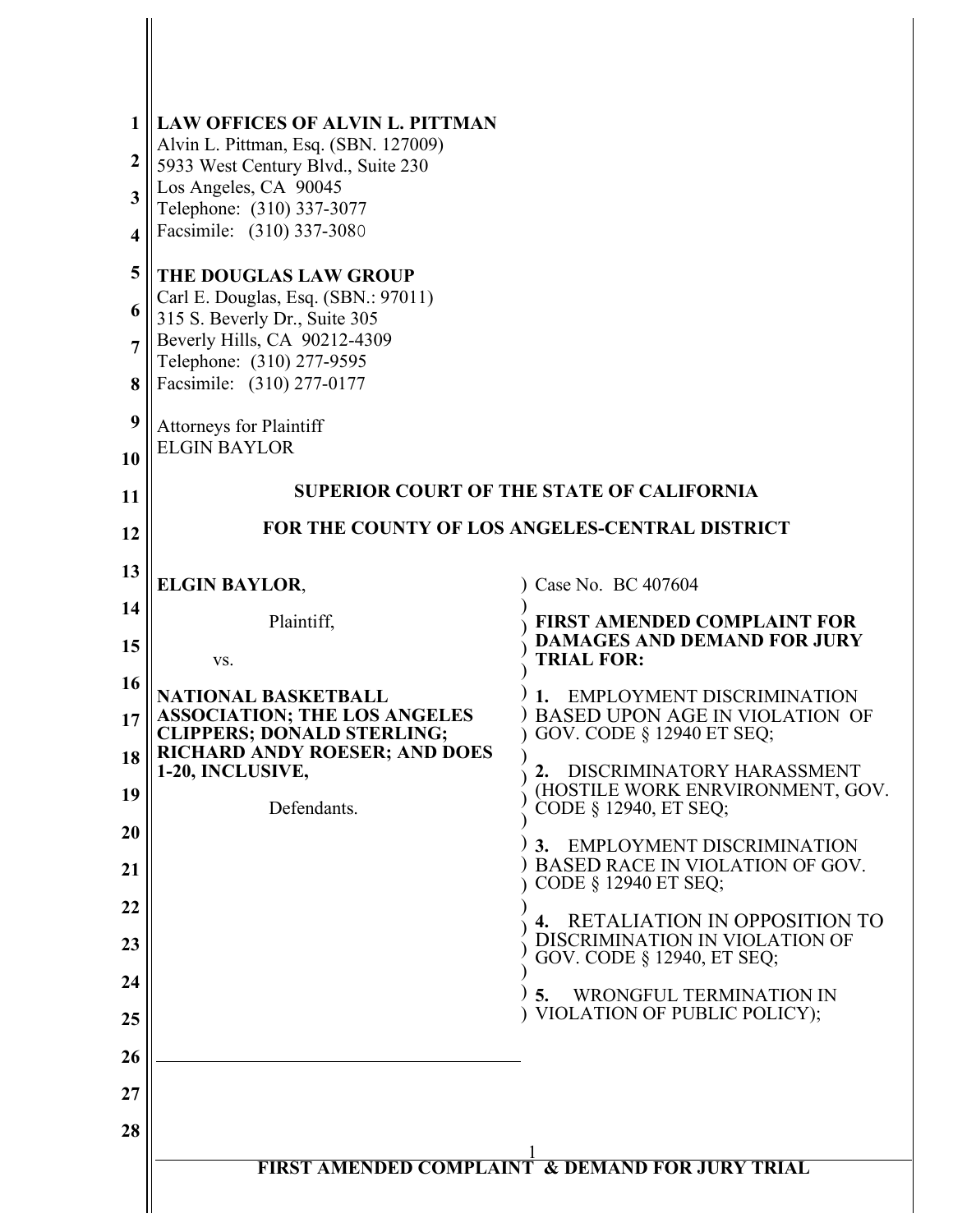2 **FIRST AMENDED COMPLAINT & DEMAND FOR JURY TRIAL 1 2 3 4 5 6 7 8 9 10 11 12 13 14 15 16 17 18 19 20 21 22 23 24 25 26 27 28** Plaintiff, ELGIN BAYLOR, for his Complaint against Defendants, NATIONAL BASKETBALL ASSOCIATION, THE LOS ANGELES CLIPPERS, DONALD STERLING, and RICHARD ANDY ROESER alleges: 1. ELGIN BAYLOR (hereinafter referred to as "Mr. BAYLOR" or "Plaintiff"), a former NBA Executive Vice President and General Manager charges that he has suffered severe and continuing injury, including severe economic and non-economic injuries as a result of unlawful and wrongful conduct engaged in by the Defendants, individually and/or corporately. Consequently, in this action, Mr. BAYLOR seeks an award of economic, non-economic and punitive damages, as well as an award of reasonable attorney's fees. 2. Each of the fictitiously named Defendants DOES 1 through 20, inclusive, are sued pursuant to Code of Civil Procedure Section 474, because Mr. BAYLOR does not know their names and/or capacities at this time. Plaintiff will seek leave of the court to amend this complaint when the true names and capacities of these DOE Defendants have been ascertained. 3. Each Defendant is sued as a joint-tortfeasor, aider-and-abetter, co-conspirator, joint venturer, partner, officer, and/or agent of every other Defendant, acting within the course and scope of such status, relationship, conspiracy and/or agency unless otherwise specified. Reference made in this complaint to "Defendants, and each of them," shall be deemed to mean the acts of all Defendants acting jointly and/or severally and/or as joint-tortfeasors and aiders-and-abettors and/or co-conspirators acting in furtherance of a targeted goal unless otherwise stated. 4. At all times material to this action: (a) Plaintiff ELGIN BAYLOR was and is, at all times relevant to this action, a resident of the County of LOS ANGELES, State of California; (b) Upon information and belief, Defendant NATIONAL BASKETBALL ASSOCIATION (hereinafter, "NBA") was at all times material to this action, a business entity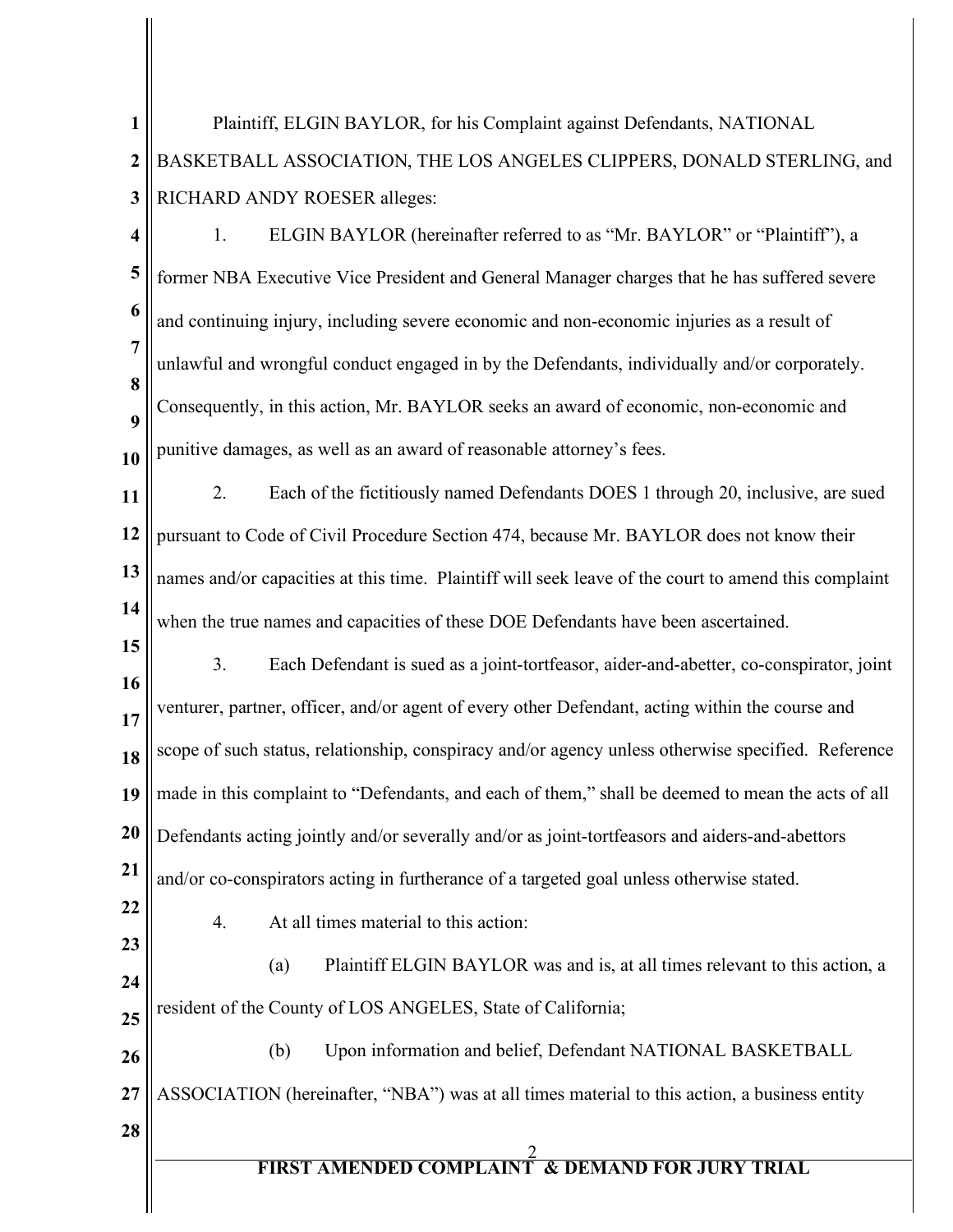**1 2** comprised of 30 professional basketball teams spread, and doing business, throughout the United States, including the State of California;

**3 4 5 6 7 8 9 10 11 12 13 14 15 16 17 18 19 20 21 22 23 24 25 26 27** (c Upon information and belief, Defendant, LOS ANGELES CLIPPERS (hereinafter, "LA CLIPPERS") was at all times material to this action and is now, a partner and/or joint venturer of the NBA with a facility located within the County of Los Angeles, State of California; and engaged in business activities with other NBA partners and/or joint venturers throughout the United States. (d) Upon information and belief, Defendant, DONALD STERLING was at all times material to this action, an NBA owner and/or managing agent of the NBA, through Defendant LOS ANGELES CLIPPERS, a partner/joint venturer of the NBA, and a resident of the County of Los Angeles, State of California; (e) Upon information and belief, Defendant, RICHARD ANDY ROESER was at all times material to this action, an NBA officer, and a managing agent through Defendant LOS ANGELES CLIPPERS, a partner/joint venturer of the NBA, and a resident of the County of Los Angeles, State of California; **INTRODUCTORY PARAGRAPHS** 5. The NBA publicly claims the community service activities that are physically performed or engaged in by the individual NBA teams, players and staff as its own. 6. The NBA in various public communications, admits that it is in partnership with the individual NBA Teams. 7. The NBA self publicly promotes that the individual teams are its own. 8. The NBA publicly claims ownership of the players in the NBA without regard to which of the 30 NBA Teams on which they play.

# 3 **FIRST AMENDED COMPLAINT & DEMAND FOR JURY TRIAL**

**28**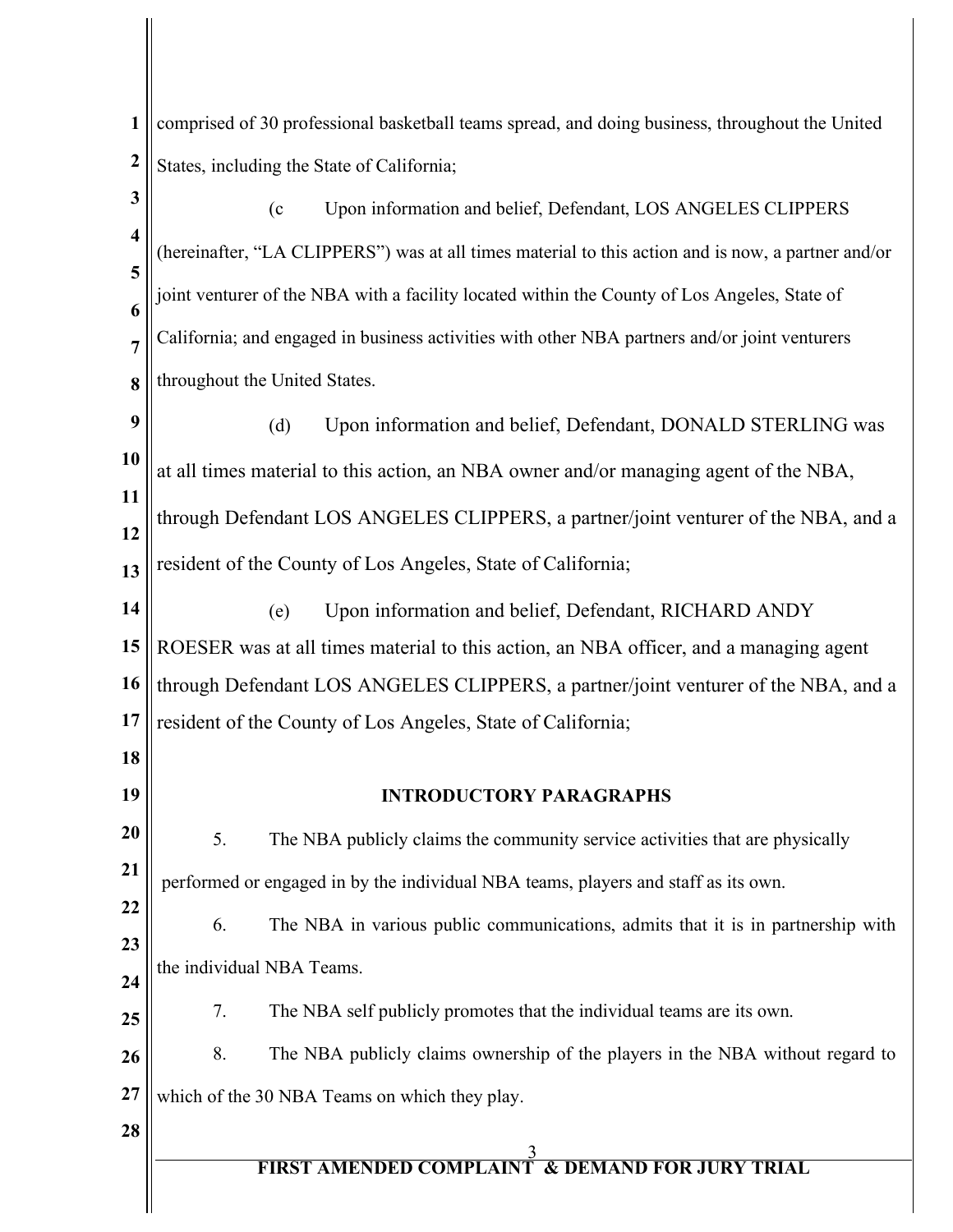| 1                       | 9.<br>The NBA publicly claims ownership of the game of professional basketball as                  |
|-------------------------|----------------------------------------------------------------------------------------------------|
| $\boldsymbol{2}$        | played by the 30 NBA Teams.                                                                        |
| 3                       | 10.<br>The NBA publicly claims diversity in employment based upon its employment of                |
| $\overline{\mathbf{4}}$ | the more than 80 international players on the different NBA Teams.                                 |
| 5<br>6                  | 11.<br>The NBA publicly claims that "Equal employment opportunity is a fundamental                 |
| $\overline{7}$          | principle at the NBA".                                                                             |
| 8                       | 12.<br>The NBA publicly claims "that all employment decisions will be based on merit               |
| 9                       | and valid job qualifications and will be made without regard to race age or any status or          |
| 10                      | character protected by applicable federal, state or local law."                                    |
| 11                      | The "NBA's Non-Discrimination Policy" is a human resources policy applicable to<br>13.             |
| 12                      | the entire NBA, including all of the NBA Teams.                                                    |
| 13<br>14                | Despite having a "Non-Discrimination Policy", the NBA, as evidenced by Mr.<br>14.                  |
| 15                      | BAYLOR'S situation, including, but not limited to egregious salary disparities unrelated to merit, |
| 16                      | showed disregard for non-public conduct offensive to its written policy.                           |
| 17                      | 15.<br>The NBA identifies its 30 teams as a vehicle through which it performs community            |
| 18                      | services in fulfillment of its social responsibilities.                                            |
| 19                      | 16.<br>The NBA, and its Executive Director David Stern, oversees and administers all               |
| 20<br>21                | NBA programs that are designed to orient, educate and enhance the NBA players assigned to the      |
| 22                      | 30 NBA Teams, without regard to the NBA Team to which the player(s) is assigned.                   |
| 23                      | 17.<br>The NBA establishes, implements and enforces policies, including human                      |
| 24                      | resources policies affecting Team management, player personnel, discipline, compensation,          |
| 25                      | conduct, hiring, speech, dress and other policies whenever, and to the extent, it serves the NBA's |
| 26                      | public image and self interest.                                                                    |
| 27<br>28                | The NBA is a partner or joint venturer with the individual teams for the negotiation<br>18.        |
|                         | <b>FIRST AMENDED COMPLAINT &amp; DEMAND FOR JURY TRIAL</b>                                         |
|                         |                                                                                                    |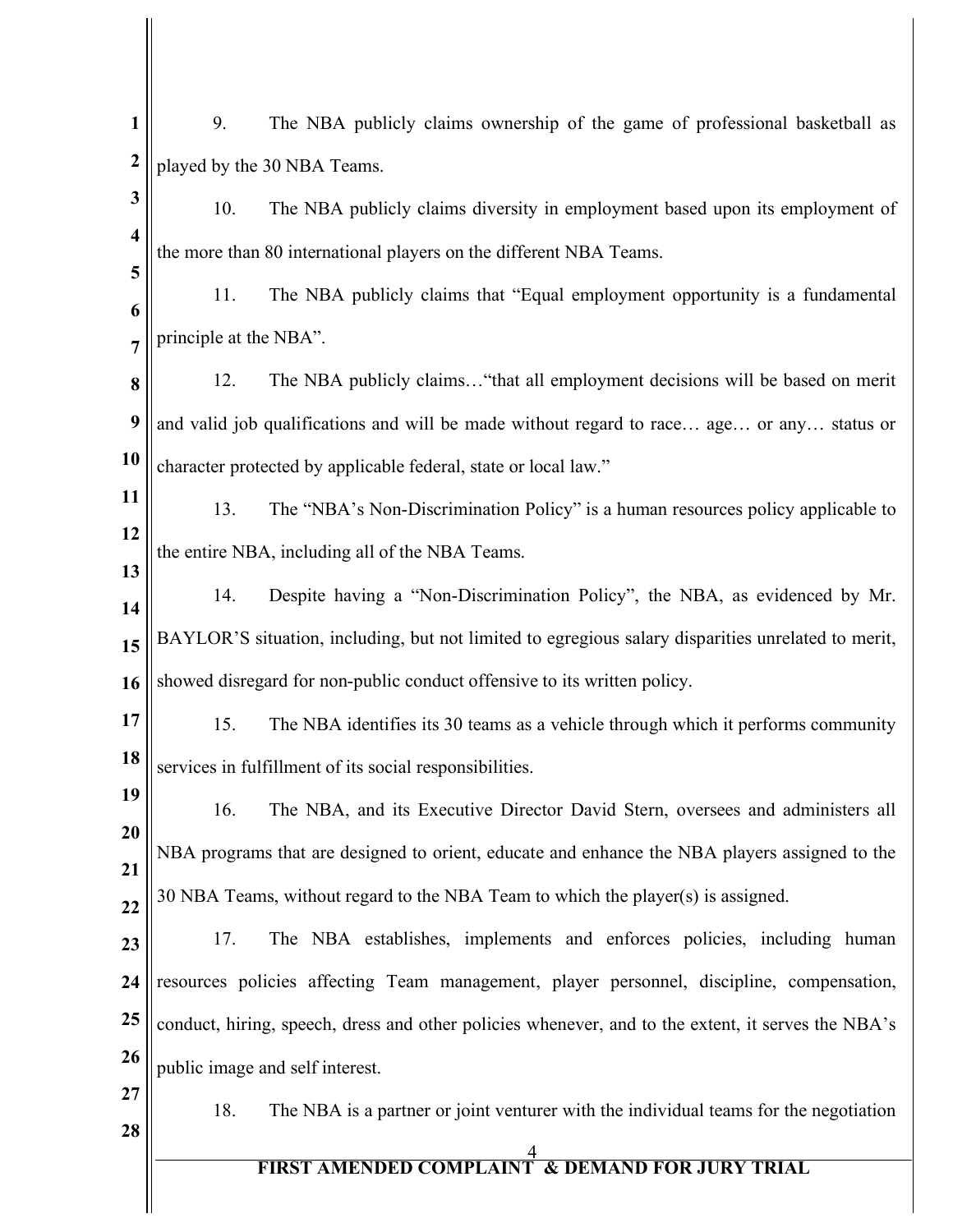| 1                       | of contracts with the NBA Players Association (Union) that set and/or impacts terms, conditions      |  |  |
|-------------------------|------------------------------------------------------------------------------------------------------|--|--|
| $\boldsymbol{2}$        | and benefits (including compensation) of employment.                                                 |  |  |
| 3                       | 19.<br>The individual teams (including the CLIPPERS) cannot, without the NBA,                        |  |  |
| $\overline{\mathbf{4}}$ | negotiate contracts that set the terms, conditions and benefits of employment for the players that   |  |  |
| 5<br>6                  | wear uniforms with the teams' name.                                                                  |  |  |
| 7                       | 20.<br>The NBA coordinates "players" social responsibility efforts.                                  |  |  |
| 8                       | 21.<br>The NBA actively monitors and regulates the conduct of all NBA personnel on a                 |  |  |
| 9                       | daily basis without regard to the team to which the personnel is assigned.                           |  |  |
| 10                      | 22.<br>The NBA actively directs the conduct of all executive staff and players who work              |  |  |
| 11                      | for the NBA without regard to team assignments.                                                      |  |  |
| 12<br>13                | 23.<br>The NBA carefully regulates the activities of all owners, executive staff, and                |  |  |
| 14                      | players employed in the NBA without regard to team assignment.                                       |  |  |
| 15                      | The NBA monitors, supervises and controls all aspects of NBA basketball from<br>24.                  |  |  |
| 16                      | officers to players, to coaches to executive and owners and actively engages in important human      |  |  |
| 17                      | resources functions that include compensation and discipline.                                        |  |  |
| 18                      | The NBA makes and enforces personnel and conduct policies that apply to all<br>25.                   |  |  |
| 19<br>20                | owners, executive staff and players employed in the NBA without regard to the team assigned.         |  |  |
| 21                      | The NBA sets and controls the amount of money that member teams can expend<br>26.                    |  |  |
| $\overline{22}$         | for players without incurring a penalty from the NBA.                                                |  |  |
| 23                      | The NBA actively engages in and/or implements disciplinary action against<br>27.                     |  |  |
| 24                      | owners, executive staff, members and players on any of its teams whenever it concludes that the      |  |  |
| 25                      | conduct of such person has been (or is) improper or potentially injurious to its economic interests. |  |  |
| 26<br>27                | 28.<br>The NBA claims to actively exert its authority, power and influence in personnel              |  |  |
| 28                      | matters to encourage the hiring of qualified minorities for roles other than as players.             |  |  |
|                         | <b>FIRST AMENDED COMPLAINT &amp; DEMAND FOR JURY TRIAL</b>                                           |  |  |
|                         |                                                                                                      |  |  |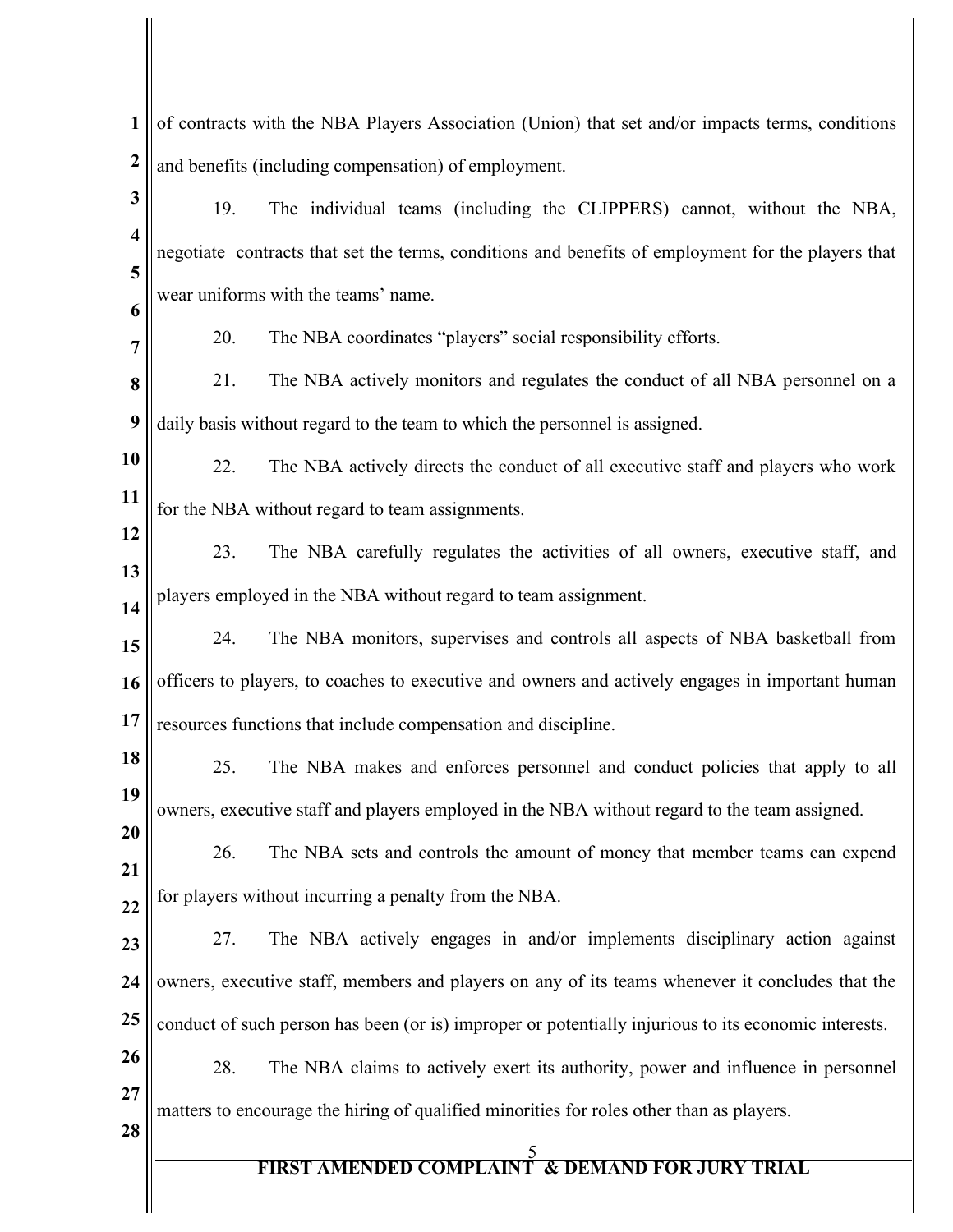| $\mathbf{1}$            | The NBA fines owners, executives and players for any conduct that it concludes is<br>29.            |  |  |
|-------------------------|-----------------------------------------------------------------------------------------------------|--|--|
| $\boldsymbol{2}$        | injurious to its public image and/or its economic interests of the NBA, without regard for the team |  |  |
| $\mathbf{3}$            | (parter and/or joint venturer) to which the owner, executive and/or player is directly associated.  |  |  |
| $\overline{\mathbf{4}}$ | 30.<br>The NBA suspends (and even bans) team owners, executives and players for what                |  |  |
| 5<br>6                  | it assesses to be offensive conduct.                                                                |  |  |
| $\overline{7}$          | The NBA exercises disciplinary authority and rights to control the conduct and<br>31.               |  |  |
| 8                       | actions of persons who work as executives, including General Managers in the NBA.                   |  |  |
| 9                       | 32.<br>Both the NBA and the CLIPPERS involve themselves in issues of player and                     |  |  |
| 10                      | executive compensation.                                                                             |  |  |
| 11                      | 33.<br>The NBA purports to employ a non-discrimination policy relative to teams,                    |  |  |
| 12                      | personnel, and executives.                                                                          |  |  |
| 13<br>14                | The NBA acts as a joint supervisor relative to the actions and conduct of personnel<br>34.          |  |  |
| 15                      | who work in the NBA as owners, executives and players.                                              |  |  |
| 16                      | 35.<br>The relationship between NBA and the individual teams is so intricate that the               |  |  |
| 17                      | actions of any NBA player, coach, official, executive or owner, connected in any manner with the    |  |  |
| 18                      | game of professional basketball is the action of the NBA.                                           |  |  |
| 19                      | 36.<br>The NBA claim as "NBA Cares," ownership to all of the charitable activities that             |  |  |
| 20<br>21                | individual players and teams engage in during the course of the year.                               |  |  |
| 22                      | The NBA is actively engaged in human resources functions, including but not<br>37.                  |  |  |
| 23                      | limited to setting the amount of money that teams can expend on player personnel.                   |  |  |
| 24                      | The NBA is actively involved in the human resource function of determining which<br>38.             |  |  |
| 25                      | team(s) employees (players) can work for through its decision making authority over trades that     |  |  |
| 26                      | individual teams may desire to implement.                                                           |  |  |
| 27                      | 39.<br>Teams are not independent and/or free to spend with impunity from the NBA.                   |  |  |
| 28                      | <b>FIRST AMENDED COMPLAINT &amp; DEMAND FOR JURY TRIAL</b>                                          |  |  |
|                         |                                                                                                     |  |  |
|                         |                                                                                                     |  |  |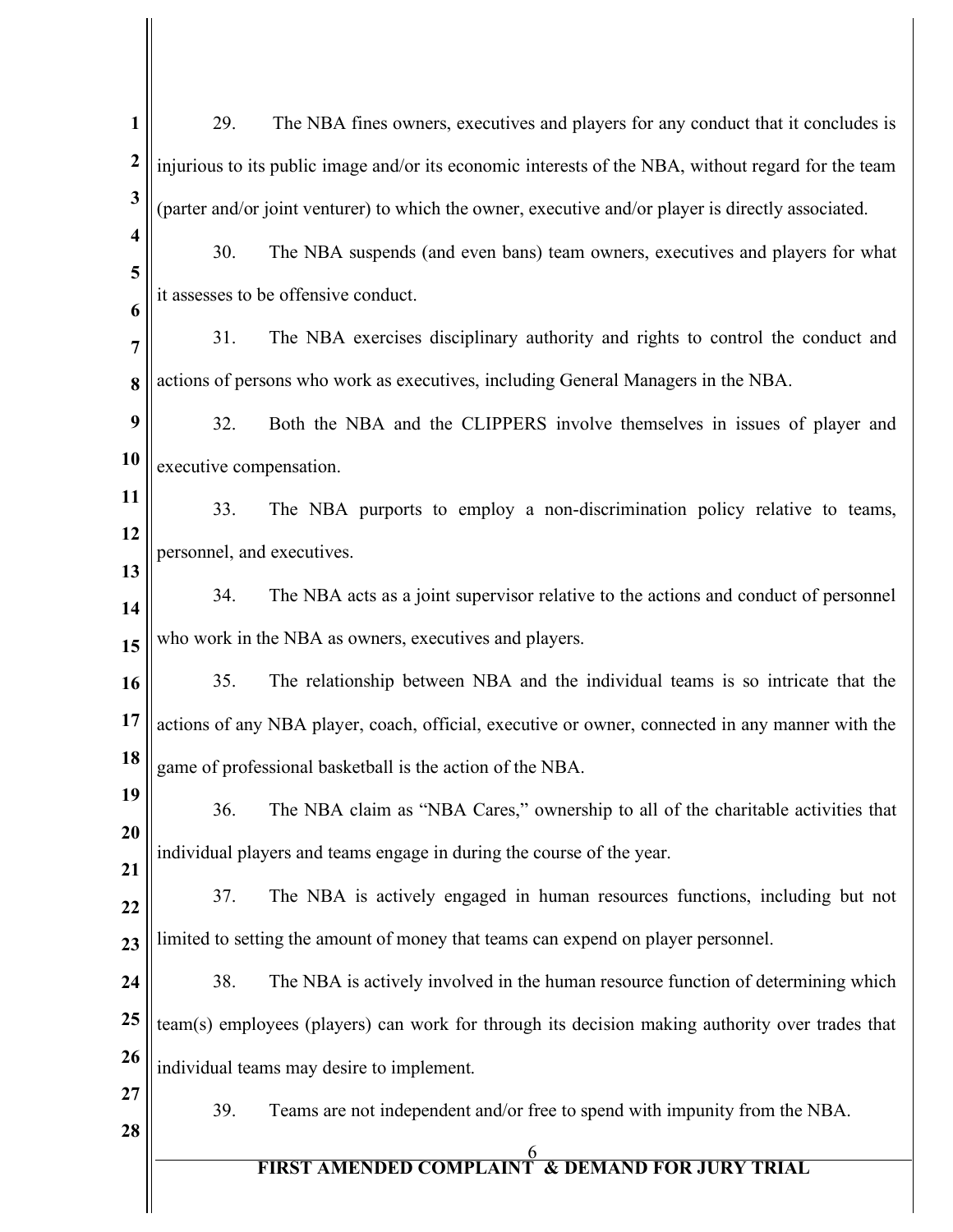| $\mathbf{1}$<br>$\boldsymbol{2}$ | 40.                                                                                             | Teams are not independent and/or free to make decisions regarding their player                           |  |
|----------------------------------|-------------------------------------------------------------------------------------------------|----------------------------------------------------------------------------------------------------------|--|
| 3                                |                                                                                                 | personnel without the NBA's approval.                                                                    |  |
| $\overline{\mathbf{4}}$          | 41.                                                                                             | The NBA decides whether players' religious and/or political speech and conduct                           |  |
| 5                                |                                                                                                 | will be accepted or punished.                                                                            |  |
| 6                                | 42.                                                                                             | The NBA claims ownership of all the players that make up the individual teams.                           |  |
| 7                                | 43.                                                                                             | The NBA monitors the speech and conduct of the individual team Owners, General                           |  |
| 8                                |                                                                                                 | Managers and Players, and implements disciplinary actions against them whenever it decides the           |  |
| $\boldsymbol{9}$                 |                                                                                                 | speech or conduct is offensive or improper.                                                              |  |
| 10                               | 44.                                                                                             | The individual teams are without the authority to function without the NBA.                              |  |
| 11                               | 45.                                                                                             | Together with team owners and executives (including GM's) the NBA actively                               |  |
| 12<br>13                         | engages in, regulates and conducts the drafting of players in conjunction with the 30 NBA Teams |                                                                                                          |  |
| 14                               | who are its partners and/or joint venturers.                                                    |                                                                                                          |  |
| 15                               | 46.                                                                                             | On a daily basis, the NBA acts as the legislature (rules maker), the executive (the                      |  |
| 16                               |                                                                                                 | president) and the judiciary (the judge) for all of professional basketball, affecting operations of all |  |
| 17                               |                                                                                                 | of the teams, owners, executives and players.                                                            |  |
| 18                               | 47.                                                                                             | The individual teams are dependant upon the NBA to tell them whether their                               |  |
| 19                               |                                                                                                 | desired personnel decisions can move forward.                                                            |  |
| 20<br>21                         | 48.                                                                                             | The NBA disciplines individual team owners, general managers and players.                                |  |
| 22                               | 49.                                                                                             | The NBA intervenes to dictate and/or override disciplinary decisions made by                             |  |
| 23                               | individual teams relative to various player personnel actions.                                  |                                                                                                          |  |
| 24                               | 50.                                                                                             | The individual teams are dependent upon the NBA to set their travel and play                             |  |
| 25                               | schedules.                                                                                      |                                                                                                          |  |
| 26                               | 51.                                                                                             | At all relevant times mentioned here, Mr. BAYLOR was an African American                                 |  |
| 27<br>28                         | male over the age of 40.                                                                        |                                                                                                          |  |
|                                  |                                                                                                 | <b>FIRST AMENDED COMPLAINT &amp; DEMAND FOR JURY TRIAL</b>                                               |  |
|                                  |                                                                                                 |                                                                                                          |  |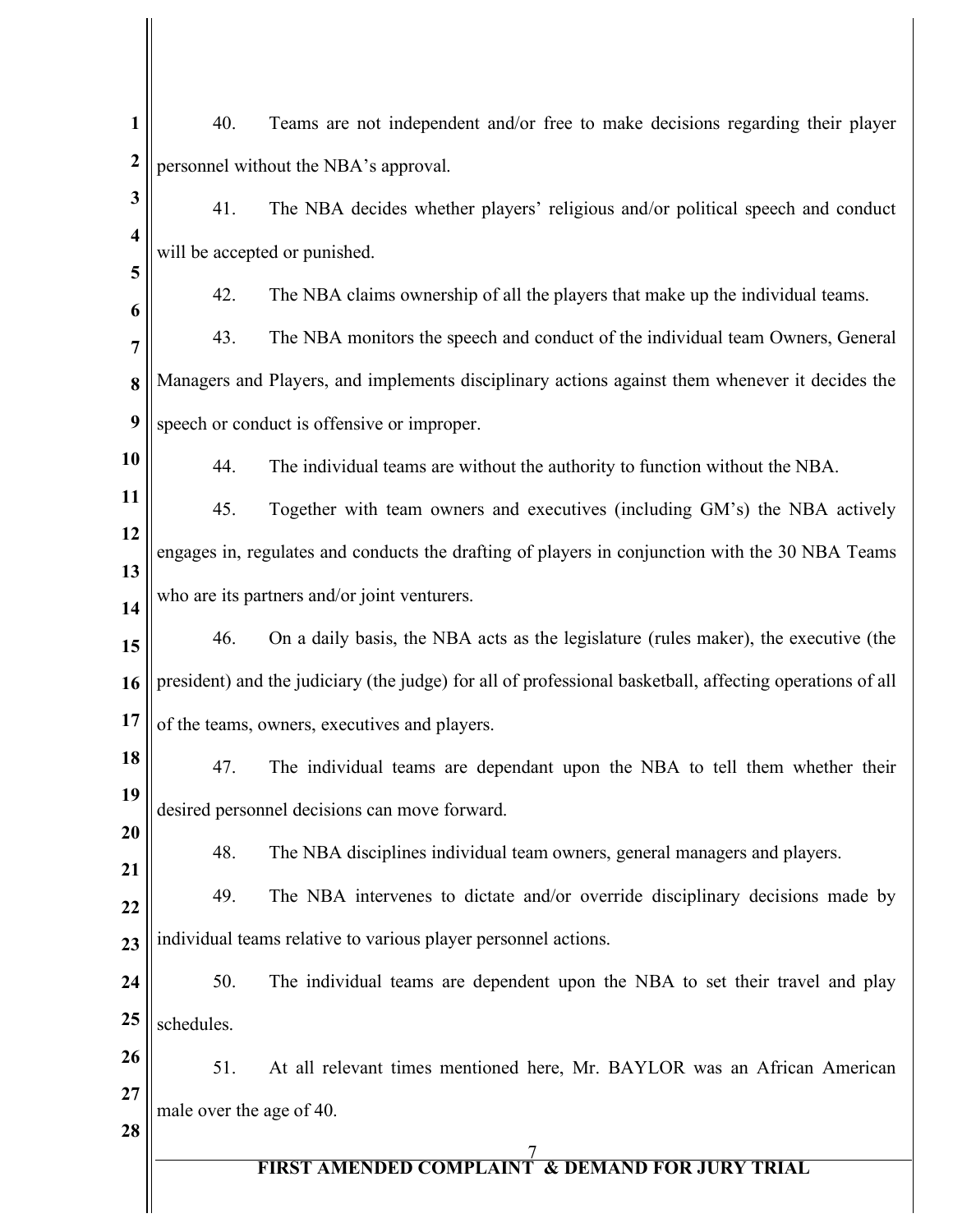| $\mathbf{1}$            | 52.                                | Mr. BAYLOR was a star player and role model in the NBA for many years before                      |  |
|-------------------------|------------------------------------|---------------------------------------------------------------------------------------------------|--|
| $\boldsymbol{2}$        | his retirement from player status. |                                                                                                   |  |
| 3                       | 53.                                | Mr. BAYLOR, a basketball Hall of Famer, joined the NBA executive ranks in the                     |  |
| $\overline{\mathbf{4}}$ |                                    | position of Executive Vice President/General Manager (hereinafter "GM") with the CLIPPERS in      |  |
| 5<br>6                  | or about April 1986.               |                                                                                                   |  |
| $\overline{7}$          | 54.                                | Throughout his tenure in an executive role, Mr. BAYLOR used his star power and                    |  |
| 8                       |                                    | value to benefit the NBA and the CLIPPERS (which was a losing team).                              |  |
| 9                       | 55.                                | Throughout his tenure with the CLIPPERS, STERLING repeatedly told Mr.                             |  |
| 10                      |                                    | BAYLOR that he did not need a contract because he was a "lifer" and that as long as he was        |  |
| 11                      |                                    | willing to serve as the CLIPPERS' GM (Executive Vice President/General Manager) the job was       |  |
| 12                      | his.                               |                                                                                                   |  |
| 13                      | 56.                                | Aside from Mr. BAYLOR, the CLIPPERS had no executive with experience and                          |  |
| 14                      |                                    | genuine knowledge of professional basketball and player-personnel issues.                         |  |
| 15                      |                                    |                                                                                                   |  |
| 16                      | 57.                                | The NBA and the CLIPPERS used Mr. BAYLOR to induce African American                               |  |
| 17                      |                                    | players to join the CLIPPERS, despite the Clippers' reputation of being unwilling to fairly treat |  |
| 18                      |                                    | and compensate African American players and STERLING'S pervasive and ongoing racist               |  |
| 19                      |                                    | attitude as expressed to then NBA player Danny Manning during 1988 contract negotiations when     |  |
| 20<br>21                |                                    | he said, "I'm offering a lot of money for a poor Black kid".                                      |  |
| 22                      | 58.                                | During his tenure, Mr. BAYLOR noticed disparity in the CLIPPERS' willingness                      |  |
| 23                      |                                    | to fairly compensate players in an effort to retain them, which divided along racial lines.       |  |
| 24                      | 59.                                | During his service as GM, Mr. BAYLOR repeatedly and recurrently pushed to                         |  |
| 25                      |                                    | have the CLIPPERS move to fairly compensate deserving African American players in an effort to    |  |
| 26                      | retain them.                       |                                                                                                   |  |
| 27                      | 60.                                | Mr. BAYLOR was one of the very few African Americans to serve as an NBA                           |  |
| 28                      |                                    |                                                                                                   |  |
|                         |                                    | <b>FIRST AMENDED COMPLAINT &amp; DEMAND FOR JURY TRIAL</b>                                        |  |
|                         |                                    |                                                                                                   |  |

 $\mathsf{l}$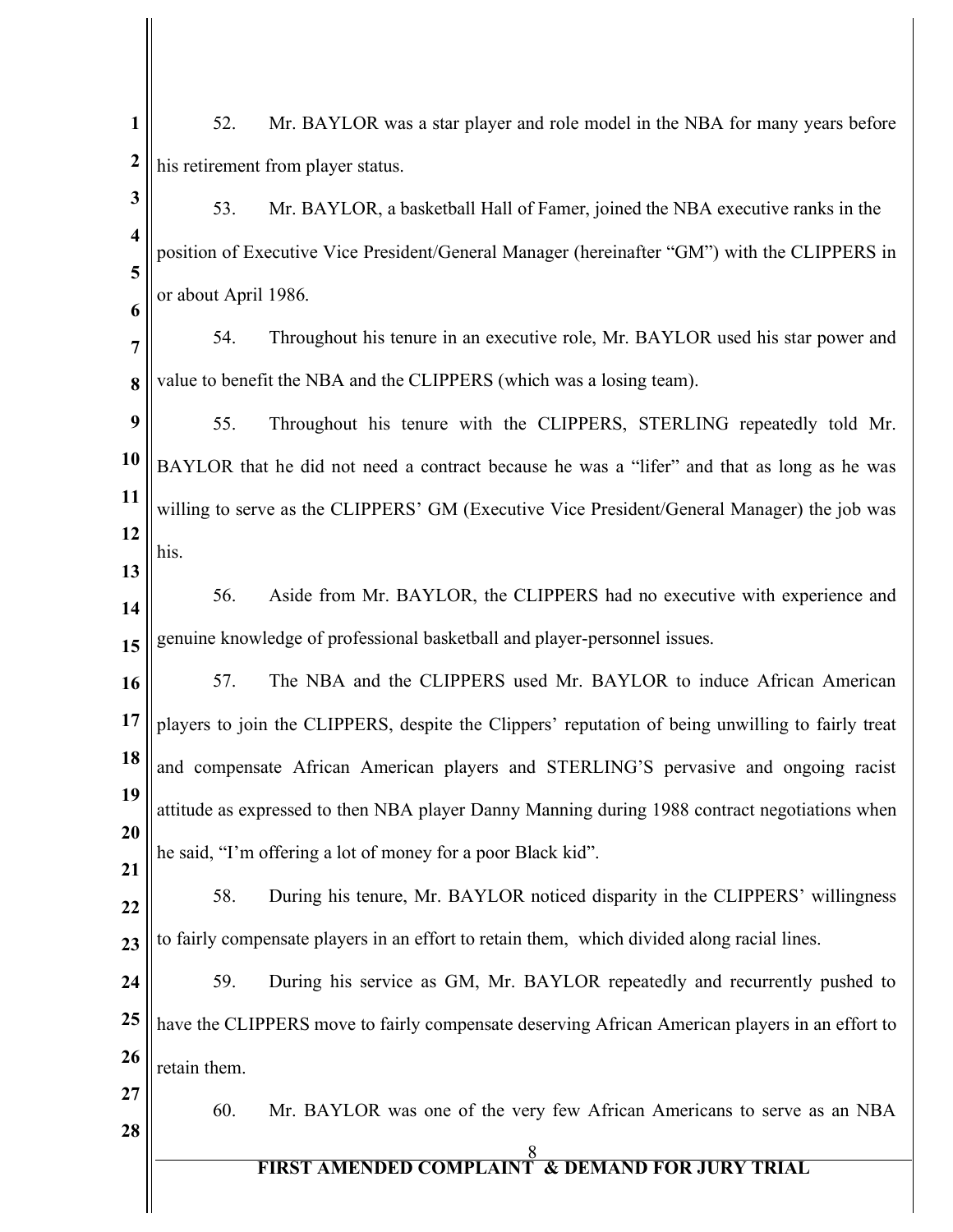9 **FIRST AMENDED COMPLAINT & DEMAND FOR JURY TRIAL 1 2 3 4 5 6 7 8 9 10 11 12 13 14 15 16 17 18 19 20 21 22 23 24 25 26 27 28** executive in its entire history despite the large number of African Americans employed as players. 61. Commencing around 2004 and thereafter repeatedly recurring each year until his separation in 2008, Defendants STERLING and ROESER employed a campaign to get Mr. BAYLOR to retire or quit, using ageist comments, including repeatedly asking Plaintiff his age; reminding Mr. BAYLOR that he was old enough to retire; asking Plaintiff how long he intended to work as GM, and other related comments and conduct. 62. Repeatedly within each calendar year after 2004 through 2008, Defendants STERLING and ROESER would harass Mr. BAYLOR about his age, pretending that they had forgotten and/or never knew his age, followed by questions of when he planned to give the GM work up. 63. Repeatedly, despite his frustration with the inquiry, Mr. BAYLOR answered Defendants' questions and expressed plans to continue as long as his good health and enjoyment of the job continued (both of which maintain to date). 64. In 2006, the CLIPPERS made the Playoffs – a tremendous accomplishment for this NBA partner/joint venturer. 65. In 2006 Mr. BAYLOR'S performance earned him the distinguished selection as "NBA Executive Of The Year". 66. In reward for a good year in 2006, with the team that G.M. Baylor strategically composed after persuading Defendant Sterling of its potential, the Caucasian Head Coach was given a four (4) year, twenty-two million dollar (\$22,000,000.00) contract and Defendant NBA was aware of this. 67. In this same year, Mr. BAYLOR, one of few African American GM's in the NBA, having earned recognition as The Sporting News' "NBA Executive Of The Year" and then earning far less, than Non African American NBA executives serving as General Managers (Executive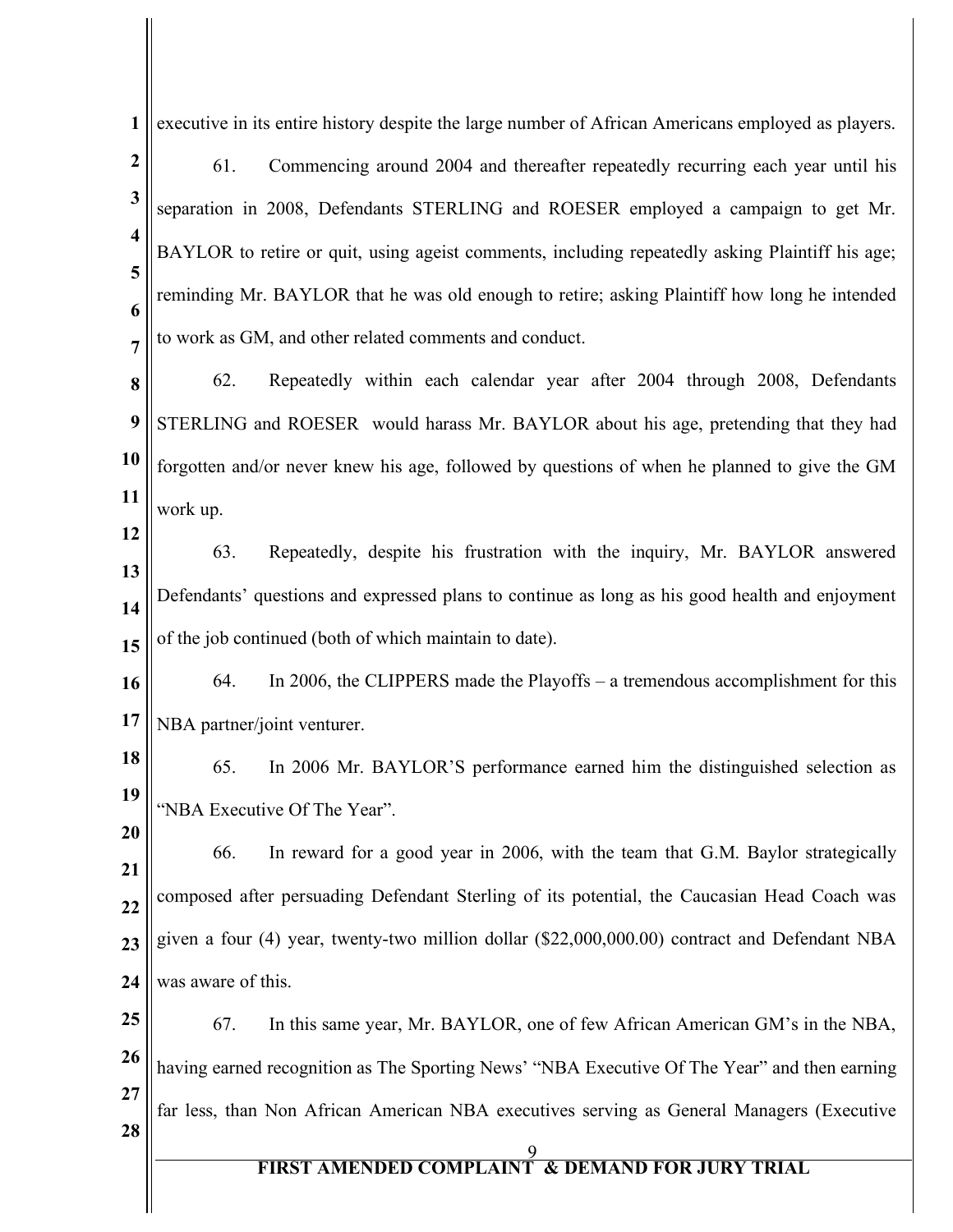**1 2** Vice President/General Manager), received no pay increase, reward, or other compensation acknowledging his contribution towards the CLIPPER'S success. The NBA was aware of this.

**3 4**

68. Repeatedly during Mr. BAYLOR'S tenure, Plaintiff was told by Defendant STERLING that he (STERLING) wanted the CLIPPERS team to be composed of "Poor Black boys from the South" and a White head coach.

**6 7**

**12**

**5**

69. In 2006, the CLIPPERS were structured in conformity with STERLING'S dictates.

**8 9 10 11** 70. In part, because Mr. BAYLOR pursued fair compensation for African American players as far back as Michael Cage, and in part because Sterling treated Plaintiff as a token because of his race, Defendant STERLING told Mr. BAYLOR that he was not to talk to players (or their agents) about money.

- **13 14 15 16 17** 71. In part, because Mr. BAYLOR himself is African American, STERLING has continually robbed Plaintiff of the authority customarily inherent in the Executive Vice President/General Manager position, including the authority to talk salary and negotiate with players and their agents on behalf of the CLIPPERS within the scope of budgets preset by the owner.
- **18**

**19 20 21 22 23** 72. In part, because of STERLING'S vision of a Southern Plantation type structure ("Poor "Black kids from the South … playing for a White coach") and because Sterling relegated Plaintiff's position to token status because of his race, STERLING has continually restricted Mr. BAYLOR from engaging in compensation and related negotiations with African American players and/or their agents.

- **24 25 26 27** 73. All salaries paid to players and executives by NBA Teams are reported to the NBA. 74. Upon information and belief, the NBA has for many years received salary information from all of its teams relative to their executives, including the position of General Manager (in its various forms including Executive VP/General Manager).
- **28**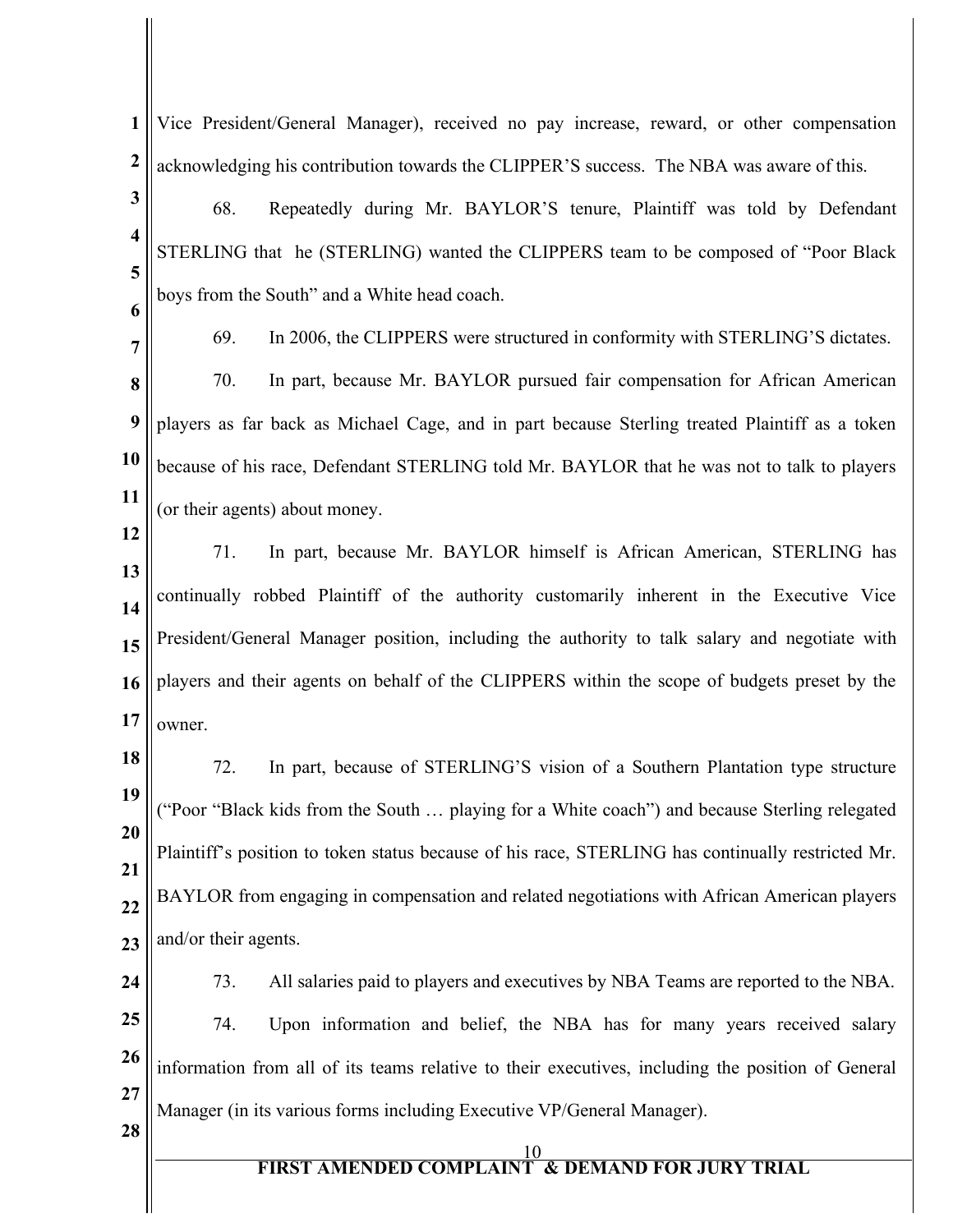- **1 2** 75. Upon information and belief, for many years the NBA has been aware of the race of all persons serving as General Managers for the different NBA teams.
- **3 4** 76. From one NBA Team to the next throughout the NBA the material duties and functions of NBA General Managers are, and have been the same.
- **6 7** 77. The NBA has long employed the principle of comparable pay on a position by position basis for comparable work as a method of ensuring reasonable fairness in compensation.
- **8 9 10 11** 78. Mr. BAYLOR, to the extent permitted, has always performed comparable to the highest paid General Managers in the league, using his political capital, reputation and good name for the benefit of the NBA and the CLIPPERS (a persistently poor performing team due historically to ownership actions).
- **12**

**5**

- **13 14 15** 79. Upon information and belief, the NBA has long known that Mr. BAYLOR (African American and a true minority in the executive ranks of the NBA) was grossly underpaid when compared to the salaries paid to non-Black NBA General Managers.
- **16 17 18 19** 80. While the NBA and Commissioner Stern maintained an image consciousness relative to conduct as trivial as dress code and player interaction with officials, they exhibited disregard for facts strongly suggesting race discrimination relative to Mr. BAYLOR'S annual compensation and general treatment as an NBA executive.
- **20**
- **21 22 23 24** 81. In disregard of its non discrimination policy, the NBA condoned, adopted and ratified this gross pay disparity and differential treatment affecting Mr. BAYLOR, its Hall of Famer and one of its few African American minorities who has been permitted to serve in an executive position long after his playing career ended.
- **25 26 27 28** 82. Despite recognition as NBA Executive of the year in 2006 by The Sporting News, his peers and the professional basketball industry, while non Black General Managers made millions of dollars in annual salary, the NBA was aware that Mr. BAYLOR'S salary has been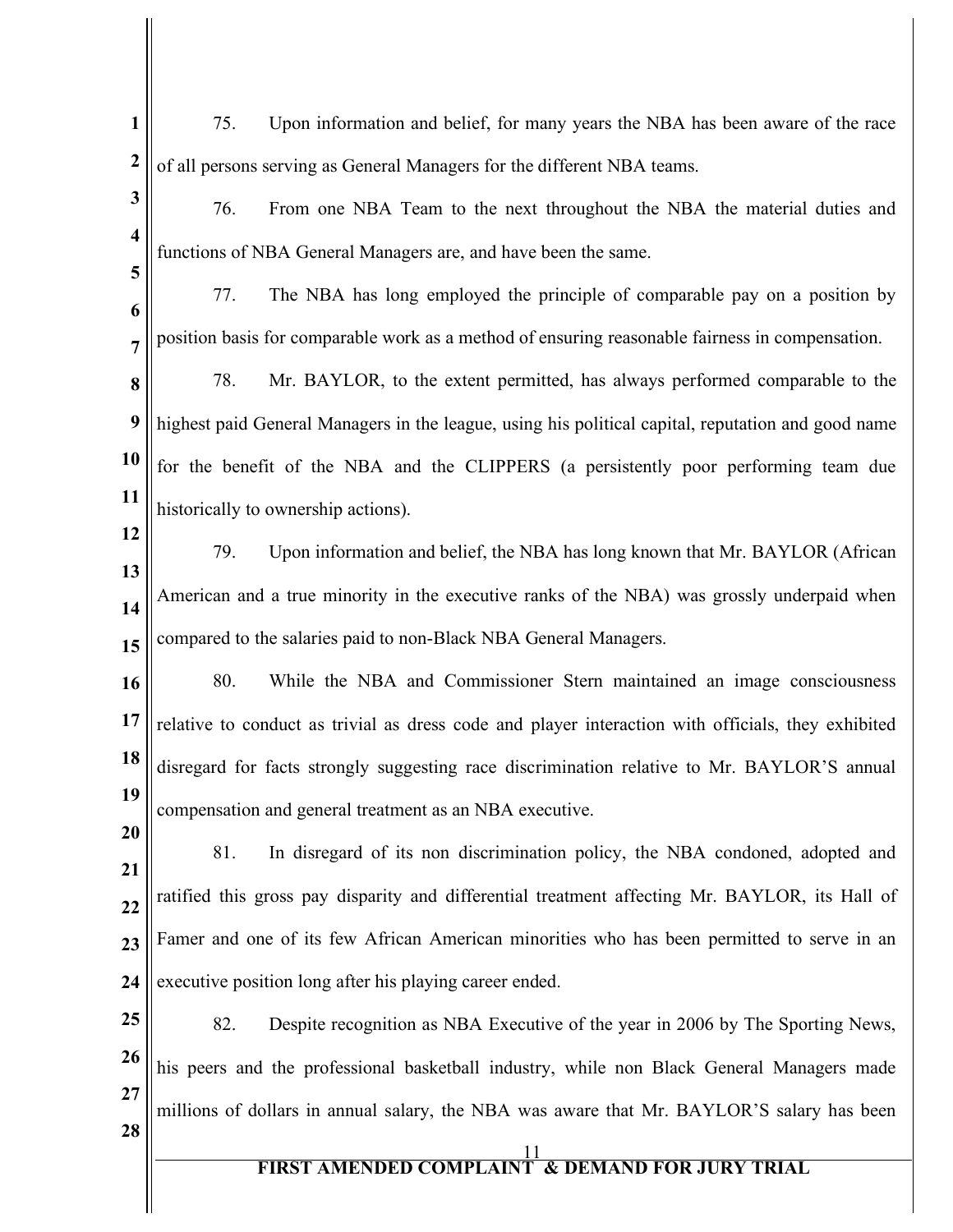**1** frozen at a comparatively paltry \$350,000.00 since 2003.

- **2 3** 83. Repeatedly and continually since before 2006, Mr. BAYLOR requested the Defendants compensate him fairly, but his efforts were ignored and/or rejected.
- **4 5 6** 84. All NBA Team Owners, executives (including GM's) and Players are functional representatives of the NBA and the NBA functionally represents all of the individual NBA Teams.

**7 8** 85. The NBA and all of the Teams individually and collectively operate in an inseparable fashion.

**9 10 11 12 13 14 15** 86. The position of NBA GM (Executive Vice President/General Manager) is one that customarily carries authorization to assemble a Team, (in consultation with the owner and sometimes the coach), making player personnel decisions and strategically allocating budgeted amounts of money available salaries among players to compose a competitive team, and to actively negotiate and/or assist with the negotiation with players and/or agents for the services of desired players.

**16 17 18 19 20 21** 87. Defendants acted to render the position in the hand of Mr. BAYLOR a mere "token position," by robbing it of much of its meaningful authority throughout Plaintiff's tenure with the CLIPPERS, while all the time either assigning blame for failures on Mr. Baylor, and/or asking Mr. Baylor to be the front person taking blame for the team's failures and/or asking third parties to write articles assigning blame for team failures on Mr. Baylor..

**22 23 24 25 26 27 28** 88. Prior to the time that current coach Michael Dunleavy was hired, Mr. BAYLOR, as GM and with weeks of advance notice to Defendant STERLING, evaluated available candidates willing to serve as coach for the CLIPPERS and, based on merit qualifications and a view of the best person to lead the team then assembled, ranked Paul Silas (an African American) as his top choice for the team. However, in ambush fashion on the day before Silas was to arrive in Los Angeles for the interview, STERLING informed Mr. BAYLOR that he did not want Mr. Silas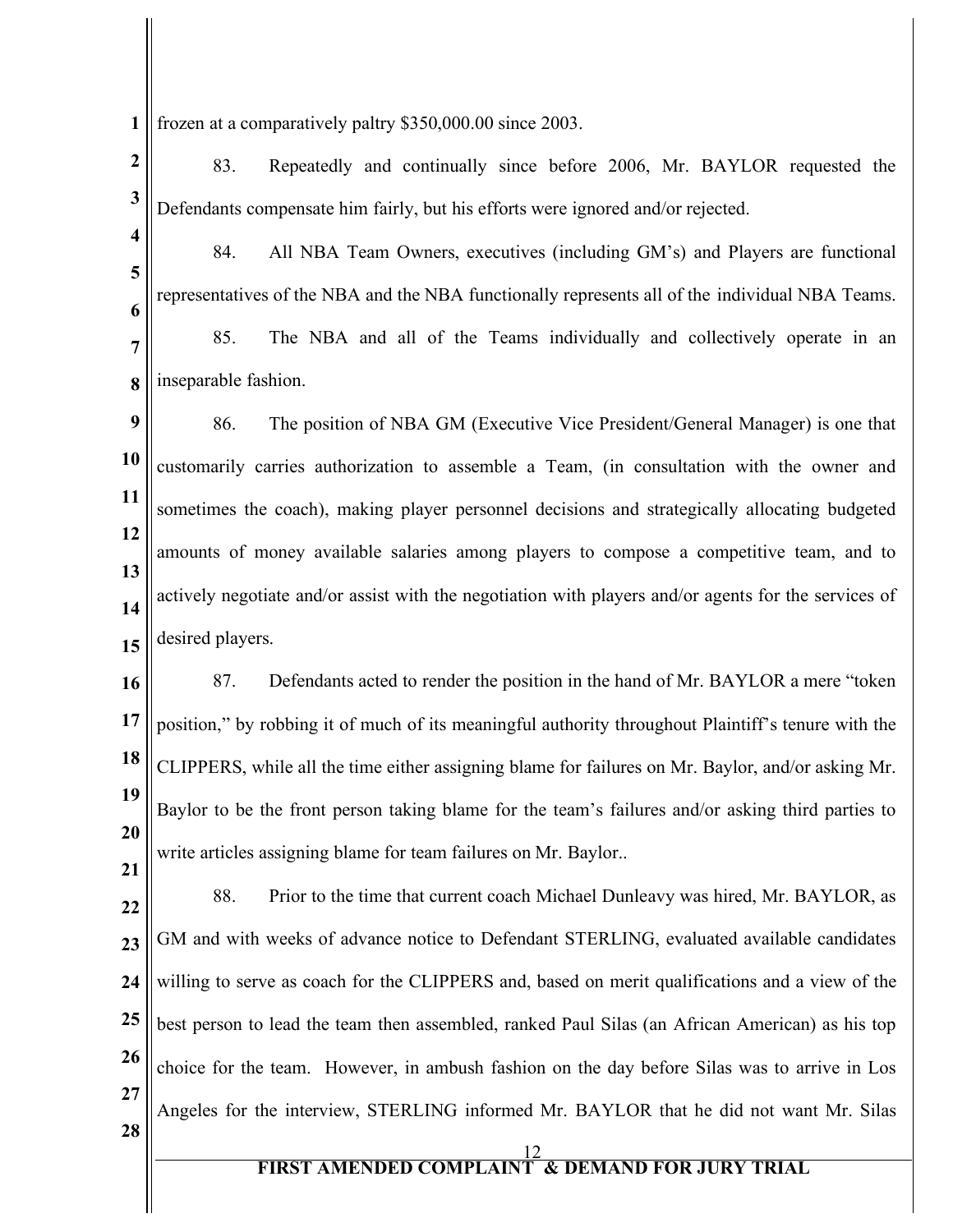**1 2 3** coaching his team and would not meet with him if he came to LA (reinforcing that the racial structure remained important to him and that he wanted a White coach directing the CLIPPERS team of primarily "Poor Black kids").

- **4 5 6 7** 89. Repeatedly during his tenure, despite being excluded from contract negotiations Mr. BAYLOR would urge Defendant STERLING and the management staff to fairly compensate deserving African American players in order to retain and motivate them.
- **8 9 10 11** 90. Defendant STERLING repeatedly told Mr. BAYLOR that he was "giving these poor Black kids an opportunity to make a lot of money", but rather than offer them a fair market salary, STERLING'S approach was to try to put out negative, and even false information about the African American players, in an effort to reduce their value in the NBA marketplace.
- **12 13 14 15 16** 91. During the period 2007 and 2008, in addition to repeatedly harassing Mr. BAYLOR with inquiries about his age and when he intended to retire, Defendants STERLING and ROESER and the other executives began to conduct secret meetings to address issues that are central to the duties, functions and authority of an NBA GM.
- **17 18 19** 92. Beginning around early 2007 until his ouster from the NBA and the CLIPPERS, Defendants STERLING and ROESER stopped informing Mr. BAYLOR of meetings they were planning to discuss matters that normally are within a General Manager's purview.
- **20 21 22 23 24** 93. From early 2007, General Manager (G.M.) BAYLOR repeatedly expressed interest in the CLIPPERS making a genuine effort to resign players Elton Brand and Corey Maggette, but STERLING and ROESER ignored him, acting as though G.M.BAYLOR'S suggestions were outside the scope of his authority.
- **25 26 27 28** 94. By late 2007 and early 2008, Defendants had begun to act as though Mr. BAYLOR was not an NBA Executive with the CLIPPERS, by isolating him in the workplace leaving him out of business discussions and decisions and forcing G.M. BAYLOR to get his news about the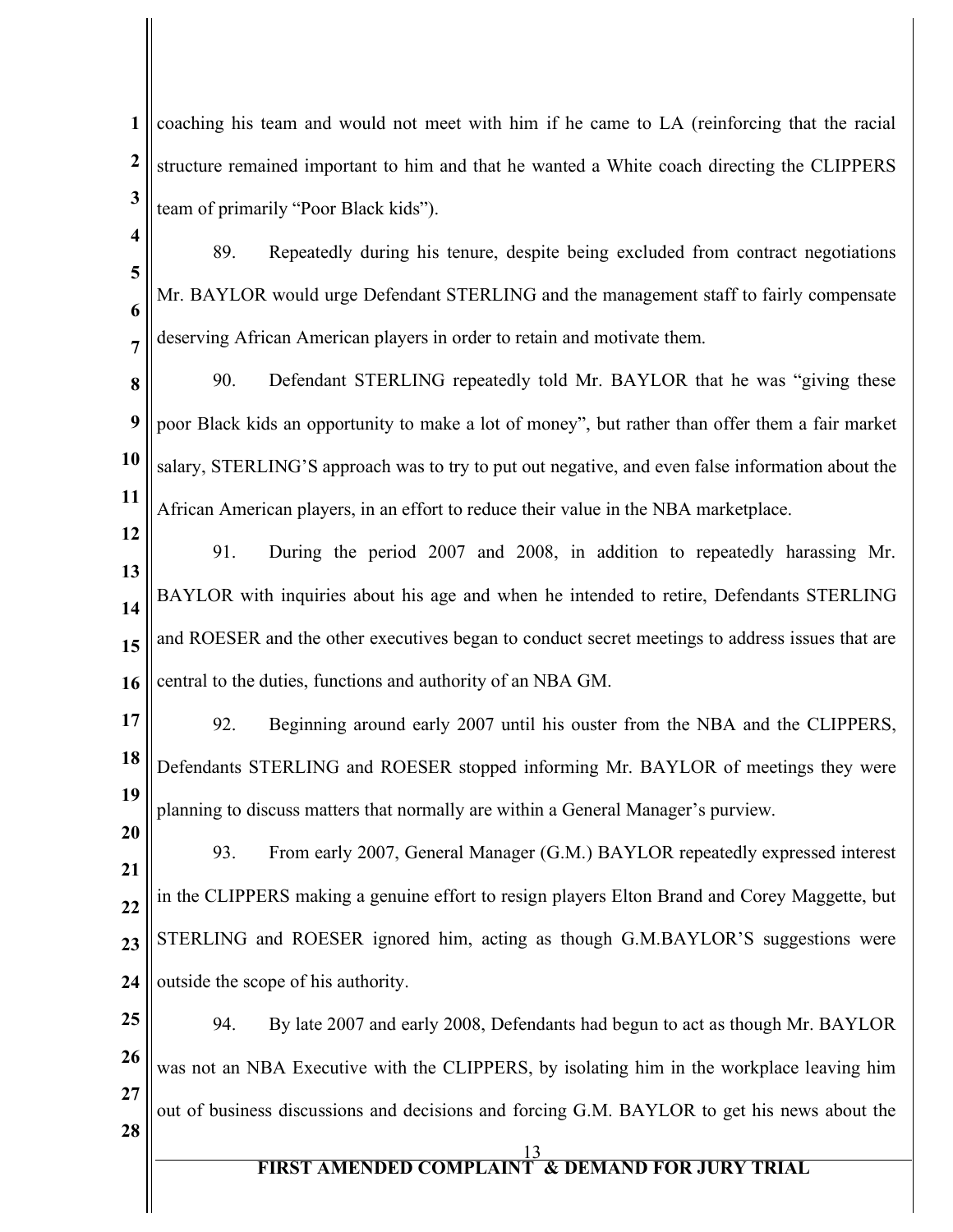**1** CLIPPERS from public news reports.

- **2 3** 95. In late 2007 and early 2008, the CLIPPERS negotiated with a number of its star players but left G.M. BAYLOR completely out of the process.
- **4**

**5**

**6**

**7**

**12**

**8** 96. In early 2008, Mr. BAYLOR stumbled upon the employment contract of "head coach" Dunleavy and shockingly discovered that the contract provided, among other provisions, that Coach Dunleavy was to also function as the General Manager as needed, a status change that none of the Defendants had bothered to mention to Mr. Baylor.

**9 10 11** 97. Also in early 2008, Defendants STERLING and ROESER excluded G.M. BAYLOR from participating in contract talks between the CLIPPERS and players Brand and Maggette.

**13 14 15** 98. Treating Dunleavy differently than Plaintiff had been treated, Defendants STERLING and ROESER fully authorized Dunleavy, who is White, to talk salary and negotiate contracts with the "Poor Black kids" and the NBA was silently aware of this disparate treatment.

**16 17 18 19** 99. Although Mr. BAYLOR was officially the CLIPPERS' Executive Vice President/General Manager, he received the majority of his information involving contract negotiations with Maggette and Brand in the same manner as interested fans and supporters, through the public news media.

**21 22** 100. By early to mid 2008, the Defendants had functionally ousted Mr. BAYLOR and intentionally subjected him to repeated humiliating acts that showed disregard for him.

**23 24 25 26** 101. On or about August 13, 2008, Defendants CLIPPERS, STERLING, ROESER, and DOES 1 through 5 presented Mr. BAYLOR with an unsolicited written document to sign that essentially told Plaintiff that he was retiring and would serve as an NBA Consultant to the CLIPPERS for one year at less than half of his already discriminatorily low salary.

**27**

**28**

**20**

102. The cumulative conduct by the Defendants individually and collectively were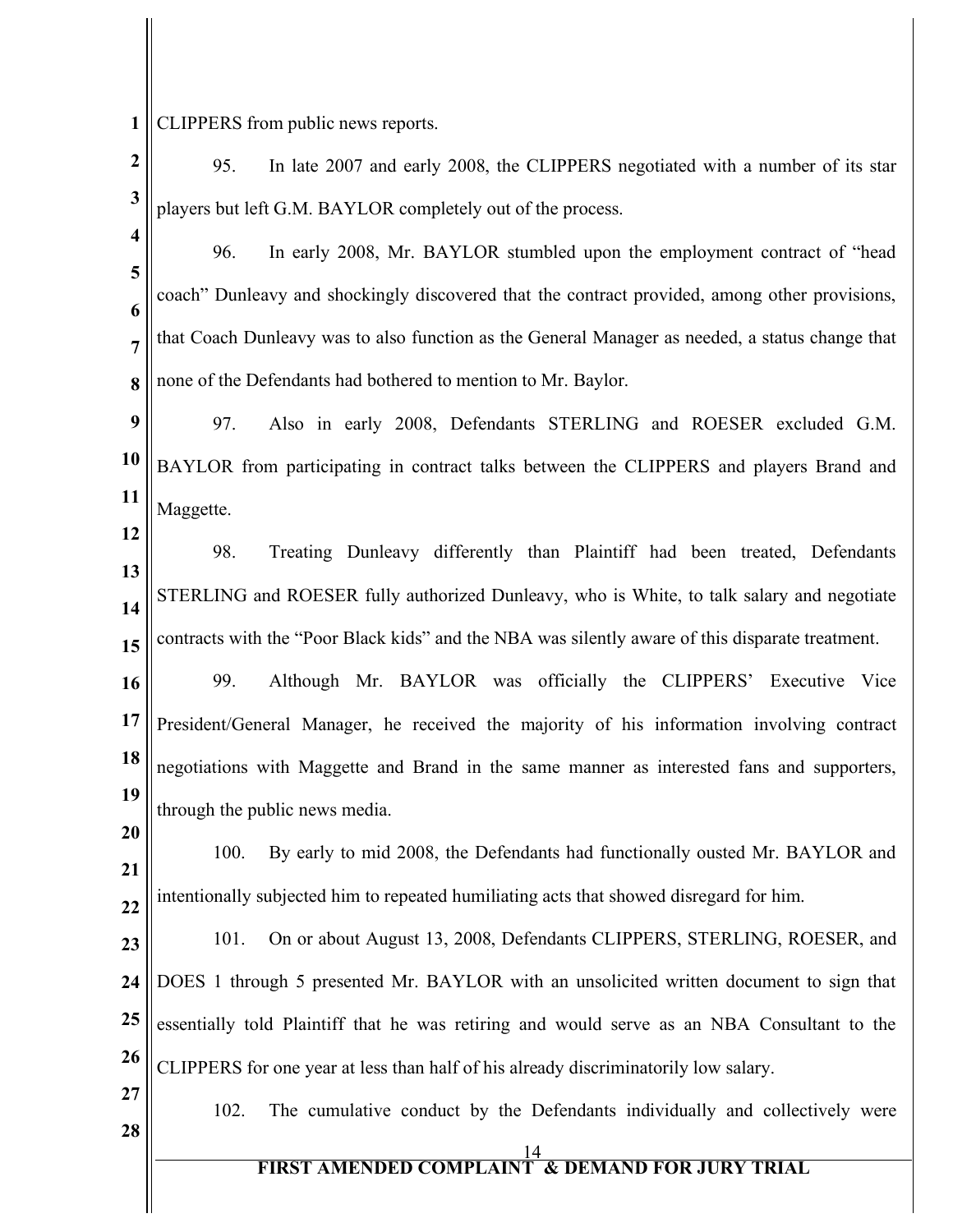| 1                | overwhelming and had a traumatizing and devastating affect on Mr. BAYLOR.                                                                              |  |  |
|------------------|--------------------------------------------------------------------------------------------------------------------------------------------------------|--|--|
| $\boldsymbol{2}$ | 103.<br>On or about August 13, 2008, Defendants terminated Plaintiff from the position as                                                              |  |  |
| 3                | NBA Executive VP/General Manager.                                                                                                                      |  |  |
| 4                | 104.<br>Prior to the commencement of this action, in or about November 2008, Mr.                                                                       |  |  |
| 5                |                                                                                                                                                        |  |  |
| 6                | BAYLOR duly submitted a timely complaint to the Department of Fair Employment and Housing,                                                             |  |  |
| $\overline{7}$   | with regard to the events described in this Complaint, and has received a "Right to Sue Letter"<br>thereby exhausting his administrative requirements. |  |  |
| 8<br>9           |                                                                                                                                                        |  |  |
| 10               | <b>FOR THE FIRST CAUSE OF ACTION</b>                                                                                                                   |  |  |
| 11               |                                                                                                                                                        |  |  |
| 12               | (AGE DISCRIMINATION AGAINST DEFENDANTS NBA, CLIPPERS<br><b>AND DOES 1 THROUGH 20)</b>                                                                  |  |  |
| 13               |                                                                                                                                                        |  |  |
| 14               | 105.<br>Mr. BAYLOR incorporates by reference the allegations of paragraphs 1 through                                                                   |  |  |
| 15               | 104 above as if fully set forth here.                                                                                                                  |  |  |
| 16               | 106.<br>Defendants, acting as partners and/or joint venturers through team owners,                                                                     |  |  |
| 17               | officers, partners and/or managing agents (acting on behalf of Defendants NBA and/or                                                                   |  |  |
| 18               | CLIPPERS), discriminated against Mr. BAYLOR in part because of his age in violation of the                                                             |  |  |
| 19               | California Government Code § 12940, et seq (the Fair Employment and Housing Act).                                                                      |  |  |
| 20<br>21         | 107.<br>Defendants, acting as partners and/or joint venturers through team owners,                                                                     |  |  |
| 22               | officers, partners and/or managing agents by the acts set forth above (including suspension and                                                        |  |  |
| 23               | termination of Mr. BAYLOR'S employment), discriminated against Mr. BAYLOR in part                                                                      |  |  |
| 24               | because of his age.                                                                                                                                    |  |  |
| 25               | 108.<br>By these actions, Defendants, and each of them, unlawfully discriminated against                                                               |  |  |
| 26               | Mr. BAYLOR in violation of Government Code Section 12940 and caused Plaintiff economic                                                                 |  |  |
| 27               | losses and physical and mental injuries for which Mr. BAYLOR seeks the recovery of damages in                                                          |  |  |
| 28               | <b>FIRST AMENDED COMPLAINT &amp; DEMAND FOR JURY TRIAL</b>                                                                                             |  |  |
|                  |                                                                                                                                                        |  |  |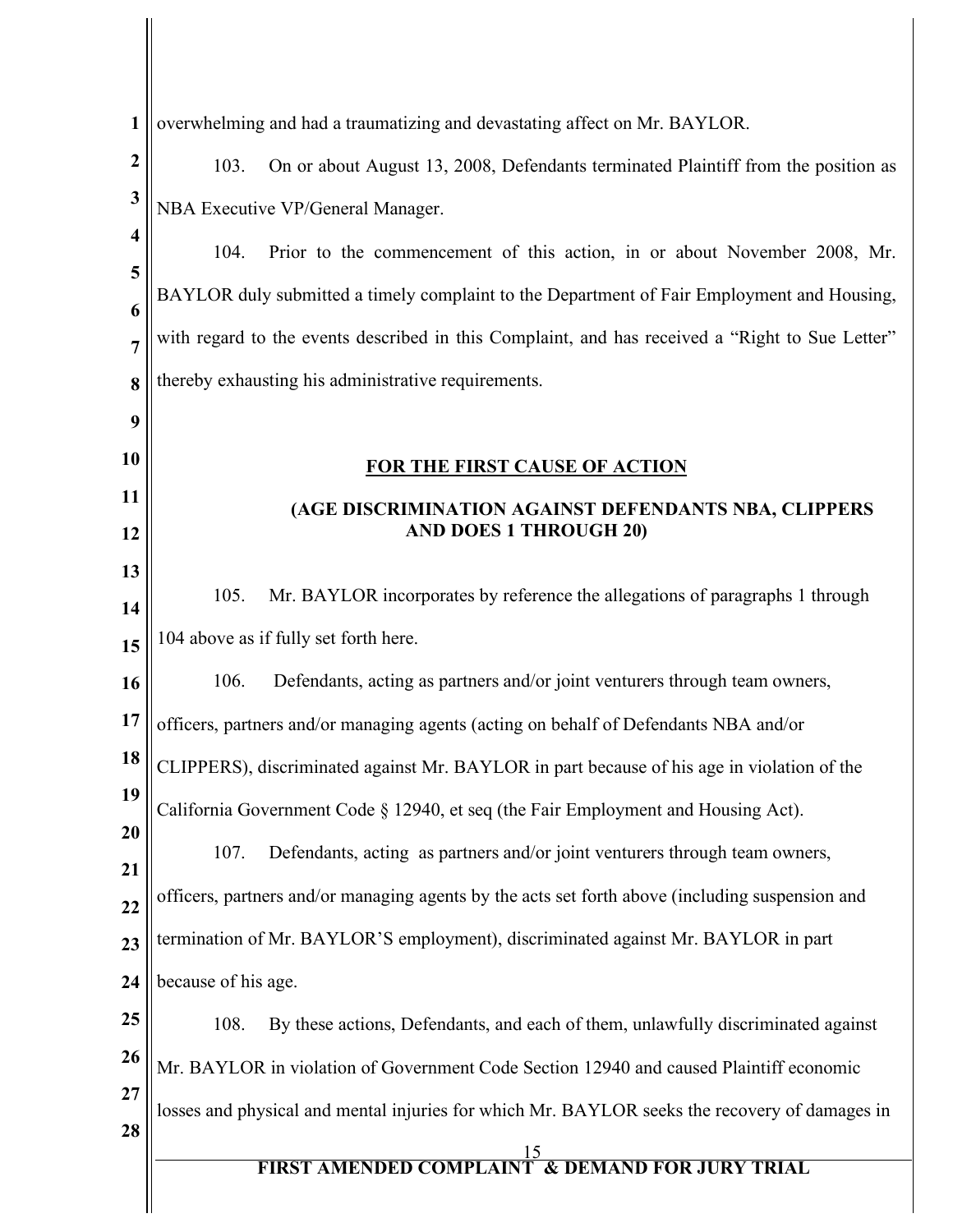**1** | an amount to be determined according to proof at trial.

Ĺ

| $\boldsymbol{2}$        | As a direct and legal result of Defendants' actions, jointly and severally, Mr.<br>109.                  |  |  |
|-------------------------|----------------------------------------------------------------------------------------------------------|--|--|
| 3                       | BAYLOR has been severely injured and harmed economically, emotionally and mentally. Thus,                |  |  |
| $\overline{\mathbf{4}}$ | Plaintiff seeks economic and non-economic damages according in an amount to be determined                |  |  |
| 5<br>6                  | according to proof at trial, together with prejudgment interest pursuant to Civil Code Section           |  |  |
| $\overline{7}$          | 3287, 3288 and/or 3291.                                                                                  |  |  |
| 8                       | Mr. BAYLOR has incurred, and will further incur, attorneys' fees in the<br>110.                          |  |  |
| 9                       | prosecution of this action and, is entitled to an award of reasonable attorney's fees in an amount to    |  |  |
| 10                      | be determined according to proof pursuant to Government Code Section 12965(b).                           |  |  |
| 11                      | Wherefore, Plaintiff prays for judgment as set forth below.                                              |  |  |
| 12                      |                                                                                                          |  |  |
| 13<br>14                | <b>FOR THE SECOND CAUSE OF ACTION</b>                                                                    |  |  |
| 15                      | (DISCRIMINATORY HARRASSMENT AGAINST DEFENDANTS<br>NBA, CLIPPERS, STERLING, ROESER AND DOES 1 THROUGH 20) |  |  |
| 16                      | Mr. BAYLOR incorporates by reference the allegations of paragraphs 1 through<br>111.                     |  |  |
| 17<br>18                | 104, and 106 through 109 above as if fully set forth here.                                               |  |  |
| 19                      | 112.<br>That the Fair Employment and Housing Act and California Law prohibits the                        |  |  |
| 20                      | unlawful harassment of employees in the workplace.                                                       |  |  |
| 21                      | That the Defendants and each of them, acting as partners and/or joint venturers<br>113.                  |  |  |
| <b>22</b>               | through team owners, officers, partners and/or managing agents by and through STERLING and               |  |  |
| 23                      | ROESER, did willfully harass Mr. BAYLOR by, among other things, repeatedly taunting,                     |  |  |
| 24<br>25                | badgering and subjecting Plaintiff to rude and/or demeaning comments about his age and his need          |  |  |
| 26                      | to retire because of his age. Defendants' combined actions constituted harassment and created a          |  |  |
| 27                      | hostile work environment in violation of the Fair Employment and Housing Act.                            |  |  |
| 28                      | As a direct and legal result of the above-mentioned acts of each of the Defendants<br>114.               |  |  |
|                         | <b>FIRST AMENDED COMPLAINT &amp; DEMAND FOR JURY TRIAL</b>                                               |  |  |
|                         |                                                                                                          |  |  |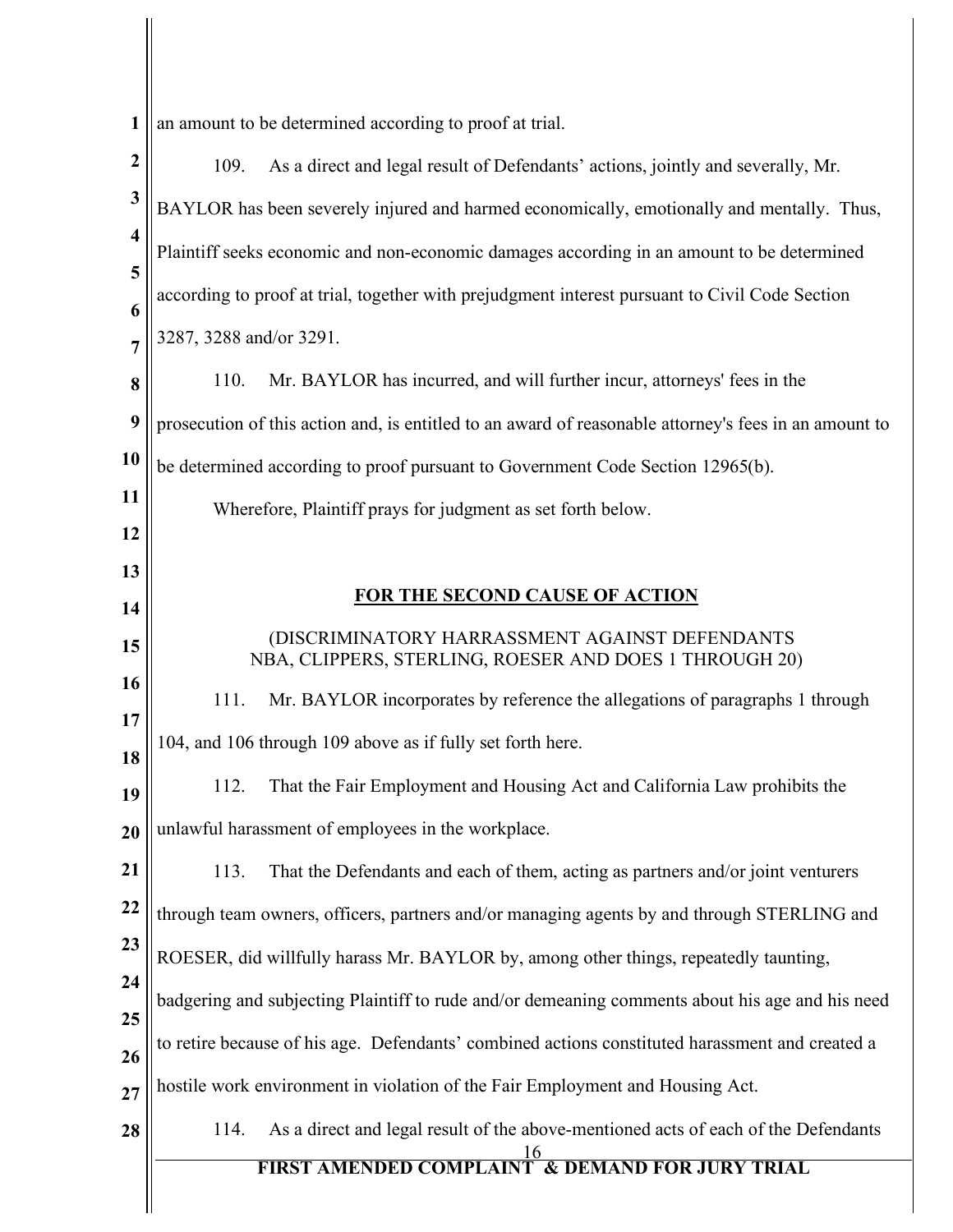| $\mathbf{1}$            | by and through their agents and/or employees (specifically the acts of STERLING and ROESER),          |  |  |
|-------------------------|-------------------------------------------------------------------------------------------------------|--|--|
| $\boldsymbol{2}$        | Mr. BAYLOR has suffered a loss of earnings and has experienced substantial mental and                 |  |  |
| $\mathbf{3}$            | emotional distress. Mr. BAYLOR thus seeks an award of economic and non-economic damages               |  |  |
| $\overline{\mathbf{4}}$ | for this emotional distress against these Defendants in an amount to be determined according to       |  |  |
| 5<br>6                  | proof at trial.                                                                                       |  |  |
| $\overline{7}$          | 115.<br>The above-mentioned acts of the Defendants, and each of them, by and through                  |  |  |
| 8                       | STERLING and ROESER were inherently malicious, oppressive, outrageous and despicable, and             |  |  |
| $\boldsymbol{9}$        | these acts evidence conscious disregard of Plaintiff's employment rights. Thus, Mr. BAYLOR            |  |  |
| 10                      | seeks the award of punitive damages against all Defendants, including STERLING and ROESER,            |  |  |
| 11                      | to punish Defendants and to deter them from engaging in such conduct in the future, all in an         |  |  |
| 12                      | amount to be determined according to proof at trial.                                                  |  |  |
| 13<br>14                | Mr. BAYLOR has incurred, and will further incur, attorneys' fees in the<br>116.                       |  |  |
| 15                      | prosecution of this action and is entitled to an award of reasonable, allowable attorney's fees in an |  |  |
| 16                      | amount to be determined according to proof.                                                           |  |  |
| 17                      | Wherefore, Plaintiff prays for judgment as set forth below.                                           |  |  |
| 18                      |                                                                                                       |  |  |
| 19                      | FOR THE THIRD CAUSE OF ACTION                                                                         |  |  |
| 20<br>21                | (RACE DISCRIMINATION AGAINST DEFENDANTS NBA,                                                          |  |  |
| 22                      | <b>CLIPPERS AND DOES 1 THROUGH 20)</b>                                                                |  |  |
| 23                      | Mr. BAYLOR incorporates by reference the allegations of paragraphs 1 through<br>117.                  |  |  |
| 24                      | 104, 106 through 109, and 112 through 116 as if fully set forth here.                                 |  |  |
| 25                      | 118.<br>Each of the Defendants, acting as partners and/or joint venturers through team                |  |  |
| 26                      | owners, officers, partners and/or managing agents (acting on behalf of Defendants NBA and/or          |  |  |
| 27                      | CLIPPERS), discriminated against Mr. BAYLOR in part because of his race in violation of the           |  |  |
| 28                      | California Government Code § 12940, et seq (the Fair Employment and Housing Act).                     |  |  |
|                         | <b>FIRST AMENDED COMPLAINT &amp; DEMAND FOR JURY TRIAL</b>                                            |  |  |
|                         |                                                                                                       |  |  |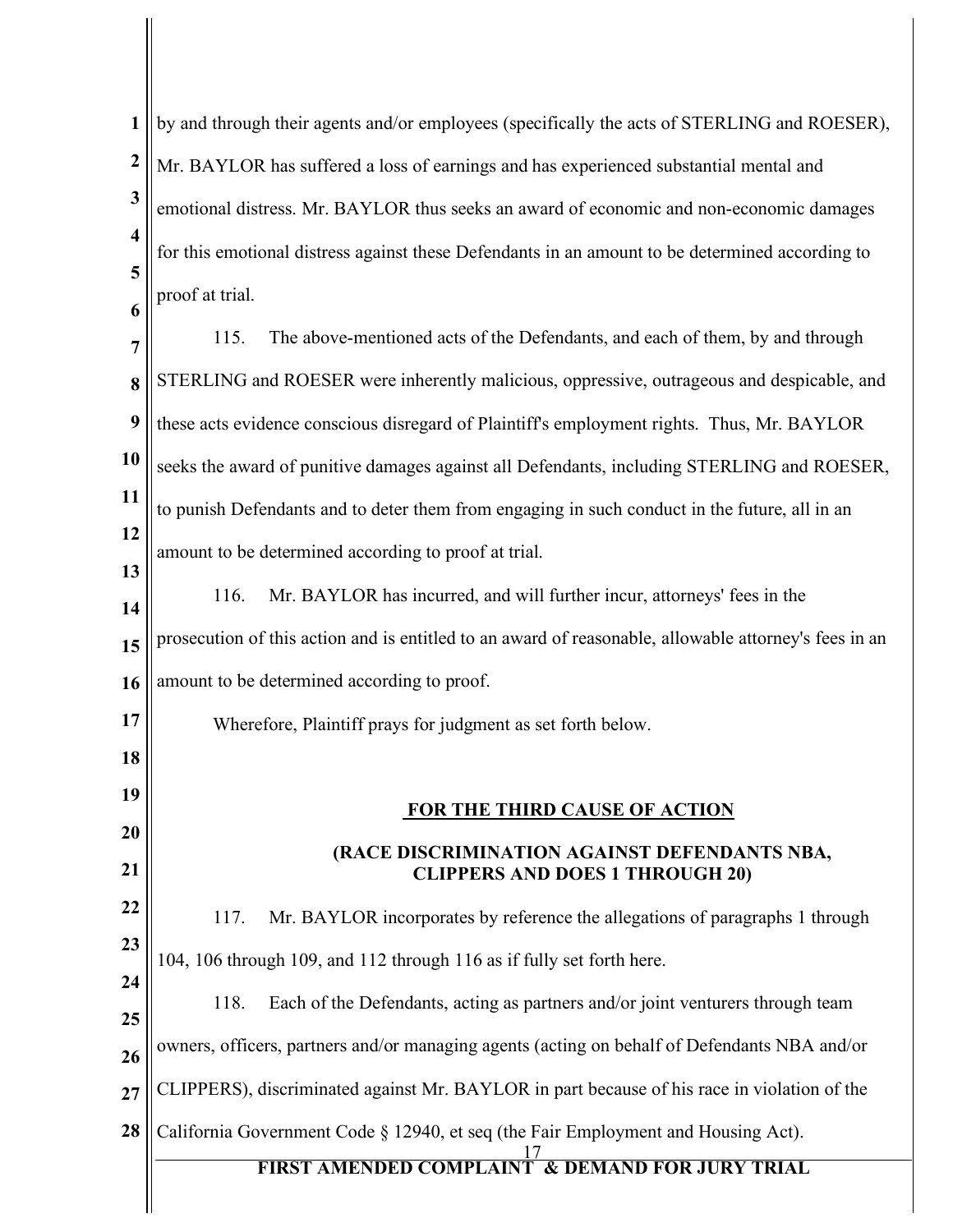| $\mathbf{1}$                                                                                                                                                 | Each of the Defendants, acting as partners and/or joint venturers through team<br>119.                |  |
|--------------------------------------------------------------------------------------------------------------------------------------------------------------|-------------------------------------------------------------------------------------------------------|--|
| $\boldsymbol{2}$                                                                                                                                             | owners, officers, partners and/ or managing agents by the acts set forth above (including the         |  |
| $\mathbf{3}$<br>suspension and termination of Mr. BAYLOR'S employment), discriminated against him in part<br>$\overline{\mathbf{4}}$<br>because of his race. |                                                                                                       |  |
|                                                                                                                                                              |                                                                                                       |  |
| $\overline{7}$                                                                                                                                               | BAYLOR in violation of Government Code Section 12940 and caused Plaintiff economic losses             |  |
| 8                                                                                                                                                            | and physical and mental injuries all in an amount to be determined according to proof at trial.       |  |
| 9                                                                                                                                                            | 121.<br>As a direct and legal result of each of the Defendants' actions, Mr. BAYLOR has               |  |
| 10                                                                                                                                                           | been severely injured and harmed economically, emotionally and mentally. Thus, Plaintiff seeks        |  |
| 11                                                                                                                                                           | economic and non-economic damages in an amount to be determined according to proof at trial,          |  |
| 12                                                                                                                                                           | together with prejudgment interest pursuant to Civil Code Section 3287, 3288 and/or 3291.             |  |
| 13<br>14                                                                                                                                                     | Mr. BAYLOR has incurred, and will further incur, attorneys' fees in the<br>122.                       |  |
| 15                                                                                                                                                           | prosecution of this action and, is entitled to an award of reasonable attorney's fees in an amount to |  |
| 16                                                                                                                                                           | be determined according to proof pursuant to Government Code Section 12965(b).                        |  |
| 17                                                                                                                                                           | Wherefore, Plaintiff prays for judgment as set forth below.                                           |  |
| 18                                                                                                                                                           |                                                                                                       |  |
| 19                                                                                                                                                           | FOR THE FOURTH CAUSE OF ACTION                                                                        |  |
| 20<br>21                                                                                                                                                     | (RETALIATION FOR OPPOSITION TO DISCRIMINATION AND                                                     |  |
| 22                                                                                                                                                           | HARASSMENT AGAINST DEFENDANTS NBA,<br><b>CLIPPERS AND DOES 1 THROUGH 20)</b>                          |  |
| 23                                                                                                                                                           | Mr. BAYLOR incorporates by reference the allegations of paragraphs 1 through<br>123.                  |  |
| 24                                                                                                                                                           | 104, 106 through 109, 112 through 116, and 118 through 121 as if fully set forth here.                |  |
| 25                                                                                                                                                           | That the Fair Employment and Housing Act and California Law prohibit retaliation<br>124.              |  |
| 26                                                                                                                                                           | against employees for exercising their employment rights guaranteed under the Fair Employment         |  |
| 27<br>28                                                                                                                                                     | and Housing Act.                                                                                      |  |
|                                                                                                                                                              | <b>FIRST AMENDED COMPLAINT &amp; DEMAND FOR JURY TRIAL</b>                                            |  |
|                                                                                                                                                              |                                                                                                       |  |

I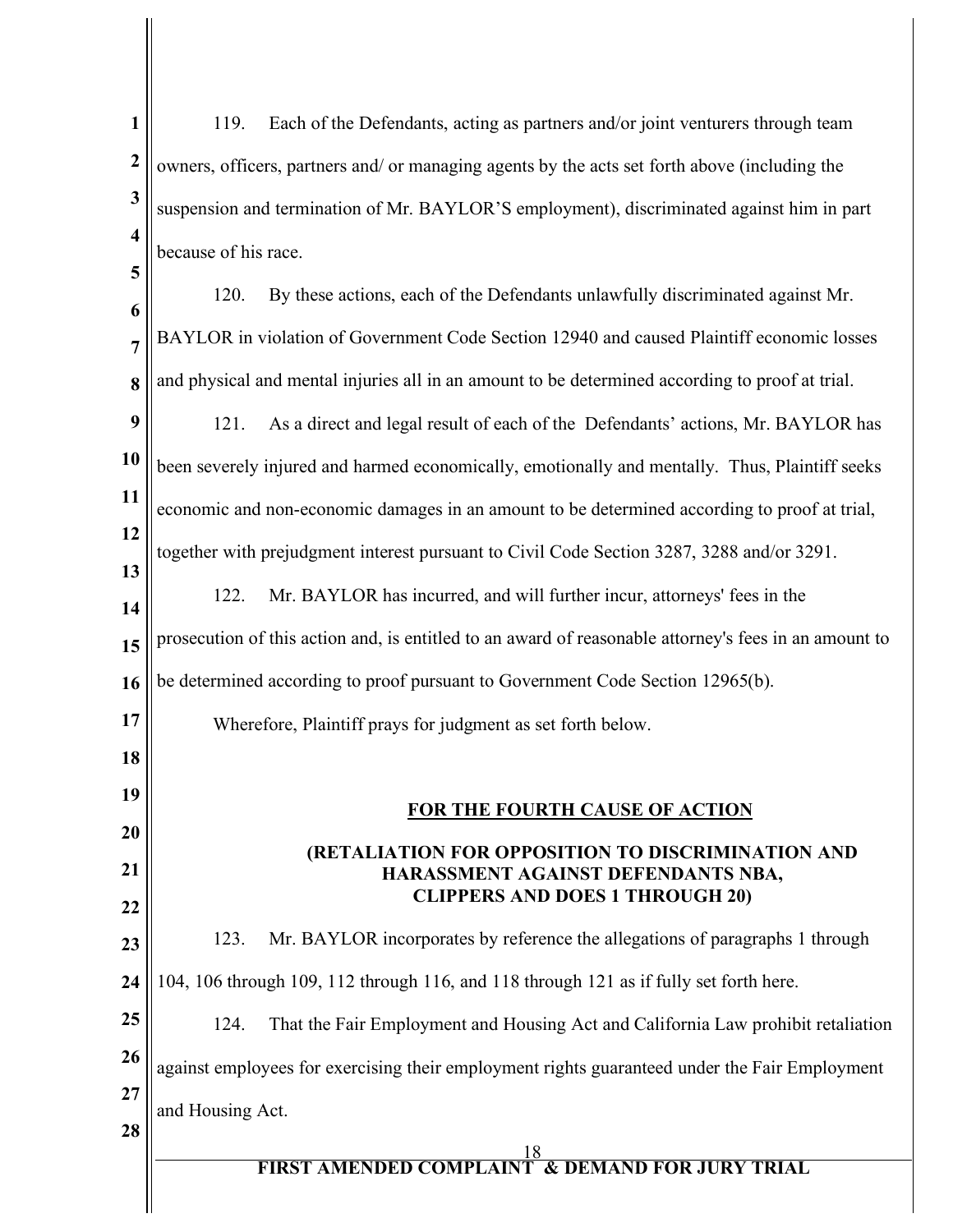| $\mathbf{1}$            | That the Defendants acting as partners and/or joint venturers through team owners,<br>125.                            |  |  |
|-------------------------|-----------------------------------------------------------------------------------------------------------------------|--|--|
| $\boldsymbol{2}$        | officers, partners and/or managing agents (acting on behalf of Defendants NBA and/or                                  |  |  |
| $\mathbf{3}$            | CLIPPERS) did willfully and intentionally retaliate against Mr. BAYLOR by terminating his                             |  |  |
| $\overline{\mathbf{4}}$ | employment in part because he complained of and/or opposed age and race discrimination and                            |  |  |
| 5<br>6                  | harassment under the Fair employment and Housing Act.                                                                 |  |  |
| 7                       | As a direct and legal result of the above-mentioned acts of each of the Defendants<br>126.                            |  |  |
| 8                       | by and through as partners and/or joint venturers through team owners, officers, partners and/or                      |  |  |
| 9                       | managing agents (specifically the acts of STERLING and ROESER), Mr. BAYLOR has suffered                               |  |  |
| 10                      | a loss of earnings and has experienced substantial mental and emotional distress. Plaintiff thus                      |  |  |
| 11                      | seeks an award of economic and non-economic damages for such emotional distress against each                          |  |  |
| 12<br>13                | of the Defendants all in an amount to be determined according to proof at trial.                                      |  |  |
| 14                      | The above-mentioned acts of each of the Defendants were inherently malicious,<br>127.                                 |  |  |
| 15                      | oppressive, outrageous and despicable, and these acts evidence a conscious disregard of Mr.                           |  |  |
| 16                      | BAYLOR'S employment rights. Thus, he seeks the award of punitive damages against each of                              |  |  |
| 17                      | the Defendants to punish the Defendants and to deter them from engaging in such conduct in the                        |  |  |
| 18                      | future.                                                                                                               |  |  |
| 19                      | Mr. BAYLOR has incurred attorneys' fees in the prosecution of this action and<br>128.                                 |  |  |
| 20<br>21                | is entitled to an award of reasonable, allowable attorney's fees in an amount to be determined                        |  |  |
| 22                      | according to proof at trial.                                                                                          |  |  |
| 23                      | Wherefore, Plaintiff prays for judgment as set forth below.                                                           |  |  |
| 24                      |                                                                                                                       |  |  |
| 25                      | <b>FOR THE FIFTH CAUSE OF ACTION</b>                                                                                  |  |  |
| 26<br>27                | (WRONGFUL TERMINATION IN VIOLATION OF PUBLIC POLICY<br><b>AGAINST DEFENDANTS NBA, CLIPPERS AND DOES 1 THROUGH 20)</b> |  |  |
| 28                      | Mr. BAYLOR incorporates by reference the allegations of paragraphs 1 through<br>129.                                  |  |  |
|                         | <b>FIRST AMENDED COMPLAINT &amp; DEMAND FOR JURY TRIAL</b>                                                            |  |  |
|                         |                                                                                                                       |  |  |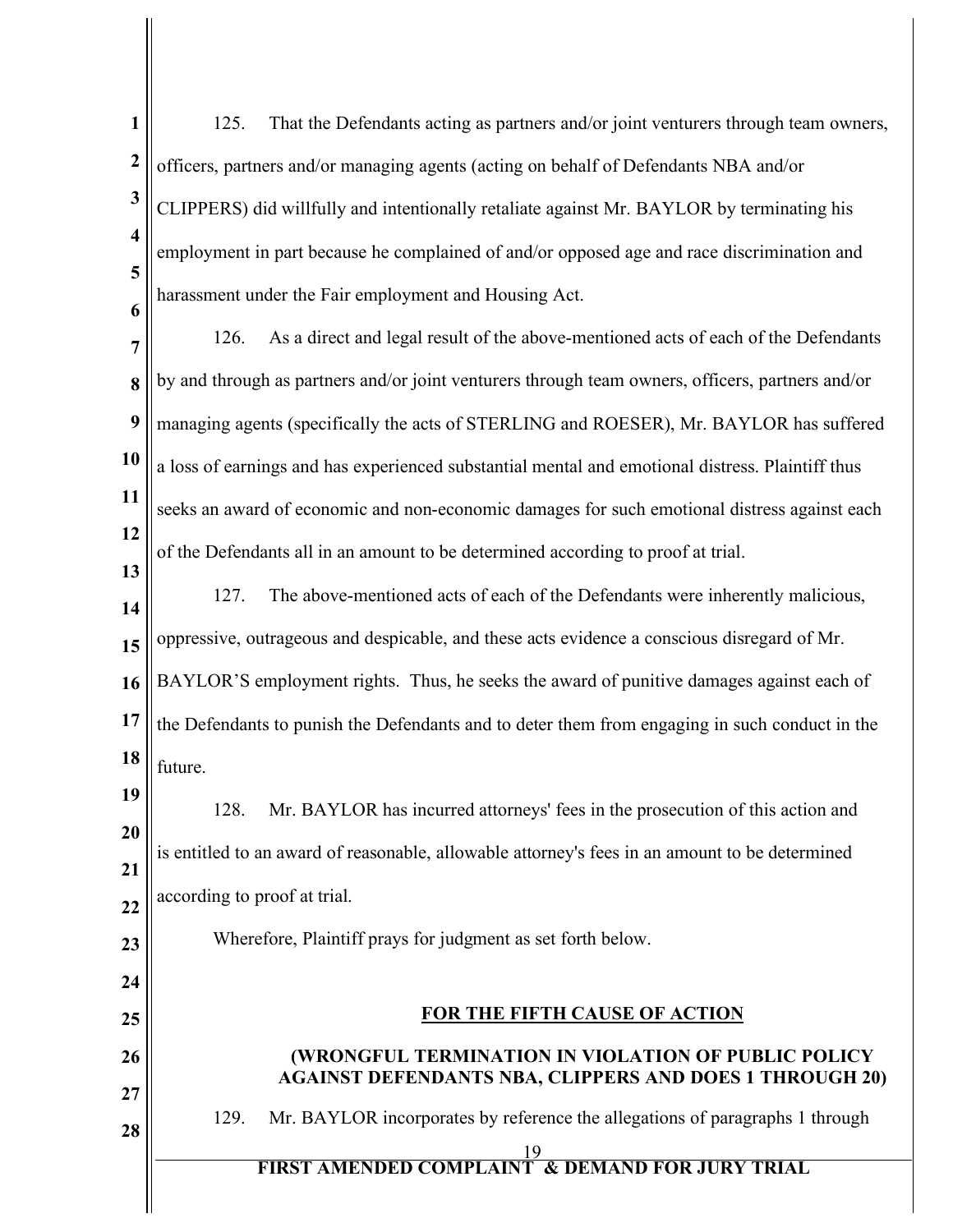**1 2** 104, 106 through 109, 112 through 116, 118 through 122, and 124 through 128 as if fully set forth here.

**3 4 5 6 7** 130. That the Fair Employment and Housing Act and California Constitution embodies public policy in the State of California, and guarantees the protection against discrimination and harassment on the basis of age and race, as well as protection against retaliation for opposition to discrimination and harassment.

**8 9 10** 131. That the Defendant did willfully and intentionally violate the public policy of California, by intentionally and maliciously terminating Mr. BAYLOR'S employment because of his age, race and because of his opposition to age and race discrimination and harassment.

**11 12 13 14 15 16 17** 132. As a direct and proximate result of the aforesaid acts of each of the Defendants, acting as partners and/or joint venturers through team owners, officers, partners and/or managing agents (acting on behalf of Defendants NBA and/or CLIPPERS), Mr. BAYLOR has suffered a loss of earnings and has experienced substantial mental and emotional distress. Plaintiff thus seeks an award of economic and non-economic damages for such emotional distress against each of these Defendants in an amount to be determined according to proof at trial.

**18 19 20 21 22** 133. The above-mentioned acts of each of these Defendants were inherently malicious, oppressive, outrageous and despicable, and these acts evidence a conscious disregard for Mr. BAYLOR'S employment rights. Thus, Plaintiff seeks the award of punitive damages against each of the Defendants to punish and to deter it from engaging in such conduct in the future.

**23 24 25** 134. Mr. BAYLOR has incurred attorneys' fees in the prosecution of this action and is entitled to an award of reasonable, allowable attorney's fees in an amount to be determined according to proof.

- **26 \\\**
- **27**

**28**

**\\\**

 $\overline{20}$ **FIRST AMENDED COMPLAINT & DEMAND FOR JURY TRIAL**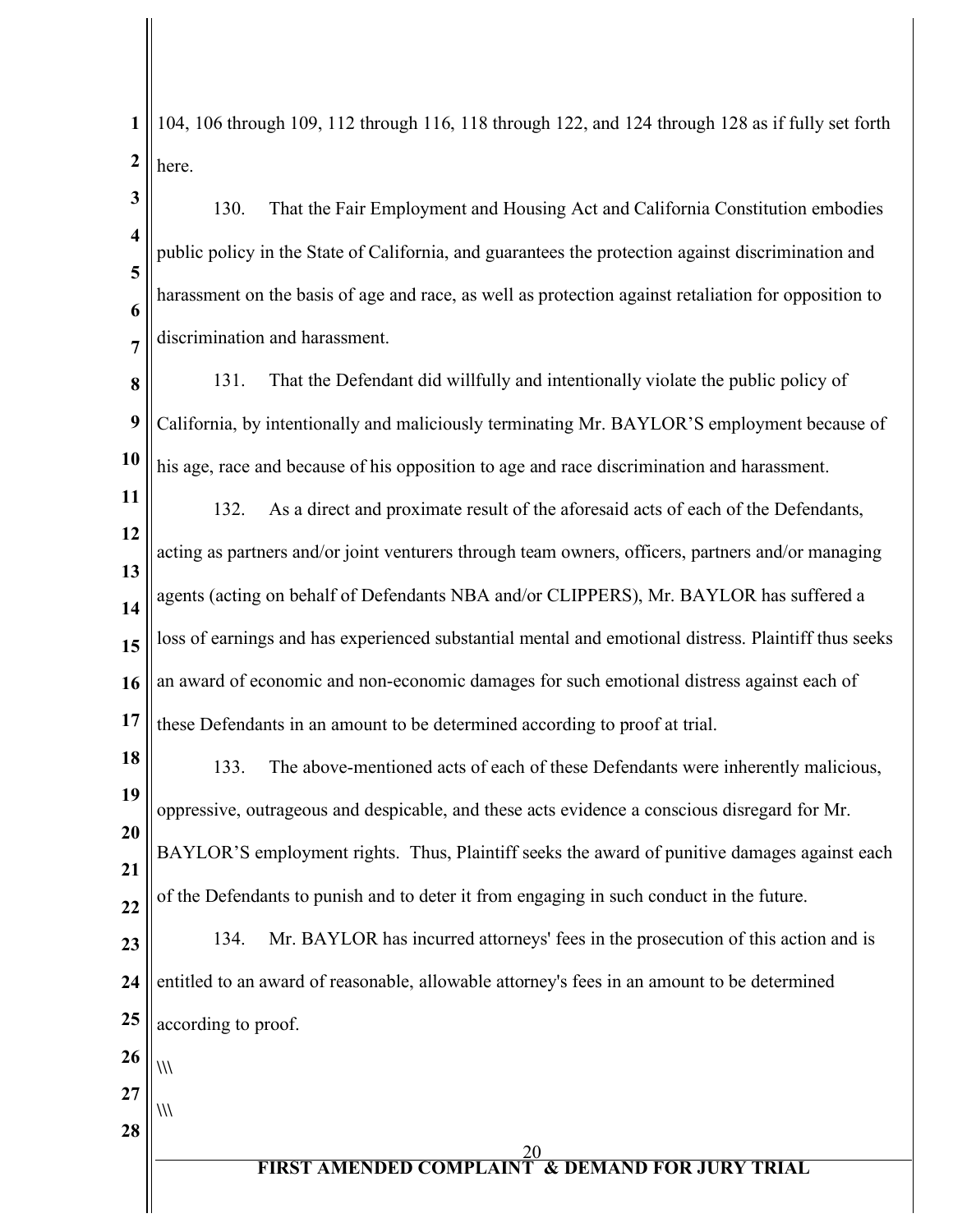| 1                       |                                                                                           | WHEREFORE, Plaintiff prays for judgment against all Defendants, jointly and severally,           |  |
|-------------------------|-------------------------------------------------------------------------------------------|--------------------------------------------------------------------------------------------------|--|
| $\boldsymbol{2}$        | as follows:                                                                               |                                                                                                  |  |
| 3                       | 1.                                                                                        | For economic damages, if any, in an amount to be determined according to proof at                |  |
| $\overline{\mathbf{4}}$ | trial;                                                                                    |                                                                                                  |  |
| 5                       | 2.                                                                                        | For non-economic damages in compensation for Plaintiff's severe emotional                        |  |
| 6                       |                                                                                           |                                                                                                  |  |
| $\overline{7}$          |                                                                                           | distress that Defendants' actions substantially and/or proximately cause, all in an amount to be |  |
| 8                       |                                                                                           | determined according to proof at trial;                                                          |  |
| 9                       | 3.                                                                                        | For punitive damages against all Defendants in an amount sufficient to punish                    |  |
| 10                      |                                                                                           | Defendants and/or to deter them from engaging in such conduct in the future, all in an amount to |  |
| 11                      |                                                                                           | be determined according to proof at trial.                                                       |  |
| 12                      |                                                                                           |                                                                                                  |  |
| 13                      | For costs of suit, including attorney's fees pursuant to California Government Code<br>4. |                                                                                                  |  |
| 14                      |                                                                                           | Section 12965(b) all in an amount to be determined according to proof;                           |  |
| 15                      | 5.                                                                                        | For prejudgment interest; and                                                                    |  |
| 16                      | 6.                                                                                        | For such other relief that this court shall deem proper.                                         |  |
| 17                      |                                                                                           |                                                                                                  |  |
| 18                      | Dated:                                                                                    | LAW OFFICES OF ALVIN L. PITTMAN                                                                  |  |
| 19                      |                                                                                           |                                                                                                  |  |
| 20                      |                                                                                           | By:                                                                                              |  |
| 21                      |                                                                                           | ALVIN L. PITTMAN, ESQ.<br>Attorneys for Plaintiff                                                |  |
| 22                      |                                                                                           | <b>ELGIN BAYLOR</b>                                                                              |  |
| 23                      |                                                                                           |                                                                                                  |  |
| 24                      | Dated:                                                                                    | THE DOUGLAS LAW GROUP                                                                            |  |
| 25                      |                                                                                           |                                                                                                  |  |
| 26                      |                                                                                           | By:                                                                                              |  |
| 27                      |                                                                                           | CARL E. DOUGLAS, ESQ.<br><b>Attorneys for Plaintiff</b>                                          |  |
| 28                      |                                                                                           | <b>ELGIN BAYLOR</b>                                                                              |  |
|                         |                                                                                           | <b>FIRST AMENDED COMPLAINT &amp; DEMAND FOR JURY TRIAL</b>                                       |  |
|                         |                                                                                           |                                                                                                  |  |